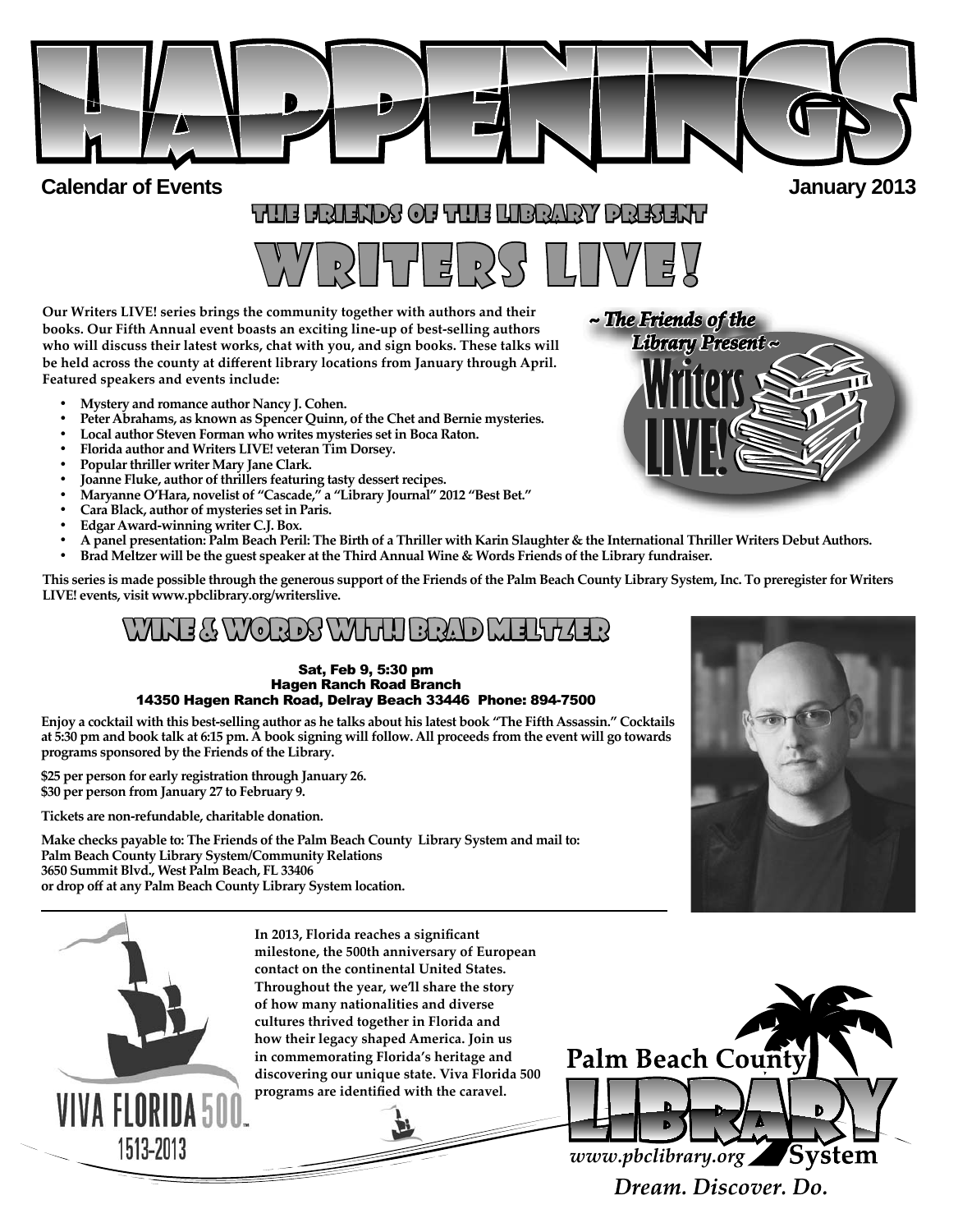

*15801 Orange Blvd., Loxahatchee 33470 Phone: 681-4100*

# ADULT

### Tue, Jan 08, 15 & 29, 5:00 pm Crochet Club

Learn introductory stitches or bring current projects and socialize. Yarn available for new participants. Adults and ages 9 & up. (90 min.) Preregister.

### Wed, Jan 09, 4:00 pm Between the Covers: Adult Book Discussion Series

Staff will discuss "Friendship Bread," by Darien Gee. Sign up and check out the book. (90 min.)

### Sat, Jan 12, 2:00 pm Acoustic Jam Session

Bring your acoustic instruments and jam out with the locals or simply enjoy the tunes. (2 hr.) Preregister.

### Tue, Jan 15, 7:00 pm Family Movie Night



"Hoot." ©New Line Cinema. (91 min.) Preregister. PG

### Sun, Jan 20, 3:00 pm Presidents and Their First Ladies, Dramatically Speaking: Ike and Mamie Eisenhower

William and Sue Wills bring to life the story of the President and First Lady. Sponsored by the Friends of the Library. (60 min.) Online registration begins Thu, Jan 03, 9:00 am.

### Thu, Jan 24, 4:30 pm Growing and Using Herbs

Ada Medina-Solorzano, from PBC Cooperative Extension Service, will show how you can use herbs to enhance flavor in your meals and how they may add wellness. (90 min.) Preregister.

### Thu, Jan 24, 7:00 pm Test Resources for College-bound **Students**

Learn about the tools that are available to help prepare you for the SAT, ACT, and other standardized tests. (45 min.) Preregister.

# CHILD

### Mon, Jan 07, 3:30 pm Happy New Year!

Celebrate the New Year by decorating your personal calendar and listening to songs and stories about the months in a year. Ages 4-6. (45 min.) Preregister.

### Tue, Jan 08, 7:00 pm Home School Open House

Join us for a tour and a presentation about all the resources the library can offer home-schooling families. All ages. (60 min.) Preregister.

### Wed, Jan 09, 4:00 pm American Girls: Kaya

Celebrate Kaya, the first American girl, with games and crafts related to Native American culture. Ages 6-12. (45 min.) Preregister.

Mon, Jan 14, 3:30 pm Winnie the Pooh

Celebrate by reading some storybooks about the adventures of Winnie and his friends. Ages 3-5. (45 min.)

### Tue, Jan 15, 7:00 pm Family Movie Night

"Hoot." ©New Line Cinema. (91 min.) Preregister. PG

### Wed, Jan 16 & 23, 4:00 pm Tips for Better Report Writing

This two-part, interactive program is full of activities designed to improve the way you research and write school reports. Ages 8-12. (60 min.) Preregister.

### Sat, Jan 19, 2:00 pm Lego Builders Club

Meet fellow builders and work together or alone on cool creative projects every month. Ages 6-12. (90 min.) Preregister.

### Thu, Jan 24, 2:00 pm Marvelous Mosaics

Use your geometrical imagination to make an amazing mosaic and discover the history of this ancient abstract art. Ages 5-12. (60 min.) Preregister.

### Sat, Jan 26, 2:00 pm It's a Mad Mad Mad Mad Tea Party!

Get silly as we celebrate the birthday of Lewis Carroll with wacky tea party games, tasty snacks, and a classic children's movie, "Alice in Wonderland." Ages 6-12. ©Walt Disney Pictures. (105 min.) Preregister. G

### Mon, Jan 28, 3:30 pm Great Groundhog

Punxsutawney Phil comes out of his burrow on Groundhog's Day and predicts how much longer winter will last. Let's learn about shadows and read stories about groundhogs. Ages 4-7. (45 min.) Preregister.

### Tue, Jan 29, 6:30 pm Club Pokémon

Bring your DS or Pokémon cards to battle, trade and make new friends! Ages 6-12. (60 min.)

### Wed, Jan 30, 4:00 pm Tween Game Day

Challenge your friends to Wii and board games. Ages 8-12. (60 min.) Preregister.



### Thu, Jan 10, 6:30 pm Anime Origins

Enjoy a Japanese snack, check out the latest Anime, and learn about the Japanese culture that inspired it. Ages 12-17. (60 min.) Preregister.

### Sat, Jan 12, 3:00 pm Teen Writing Club

Meet other teen writers, improve your skills, share your writing with the group, or come just to write. Ages 12-17. (60 min.) Preregister.

### Thu, Jan 17, 6:00 pm Teen Movie

"Dark Knight Rises." ©Warner Bros. (165 min.) Preregister. PG-13

### Thu, Jan 24, 6:30 pm Charming Charms

Create adorable charms and bookmarks from polymer clay. Ages 12-17. (60 min.) Preregister.

### Thu, Jan 31, 6:30 pm Acreage Avengers

Share your ideas to make the library a better place for all teens. Ages 12-17. (30 min.) Preregister.

### Thu, Jan 31, 7:00 pm Teen Game Night

Challenge your friends to Wii and board games. Snacks provided. Ages 12-17. (90 min.) Preregister.



# **Consumer Health Information Service**

**Quality Health and Medical Information Free-of-charge**

# **If you are looking for:**

**Drug Information Doctor's Credentials Information about any Disease**

# **561-233-2736 www.pbclibrary.org**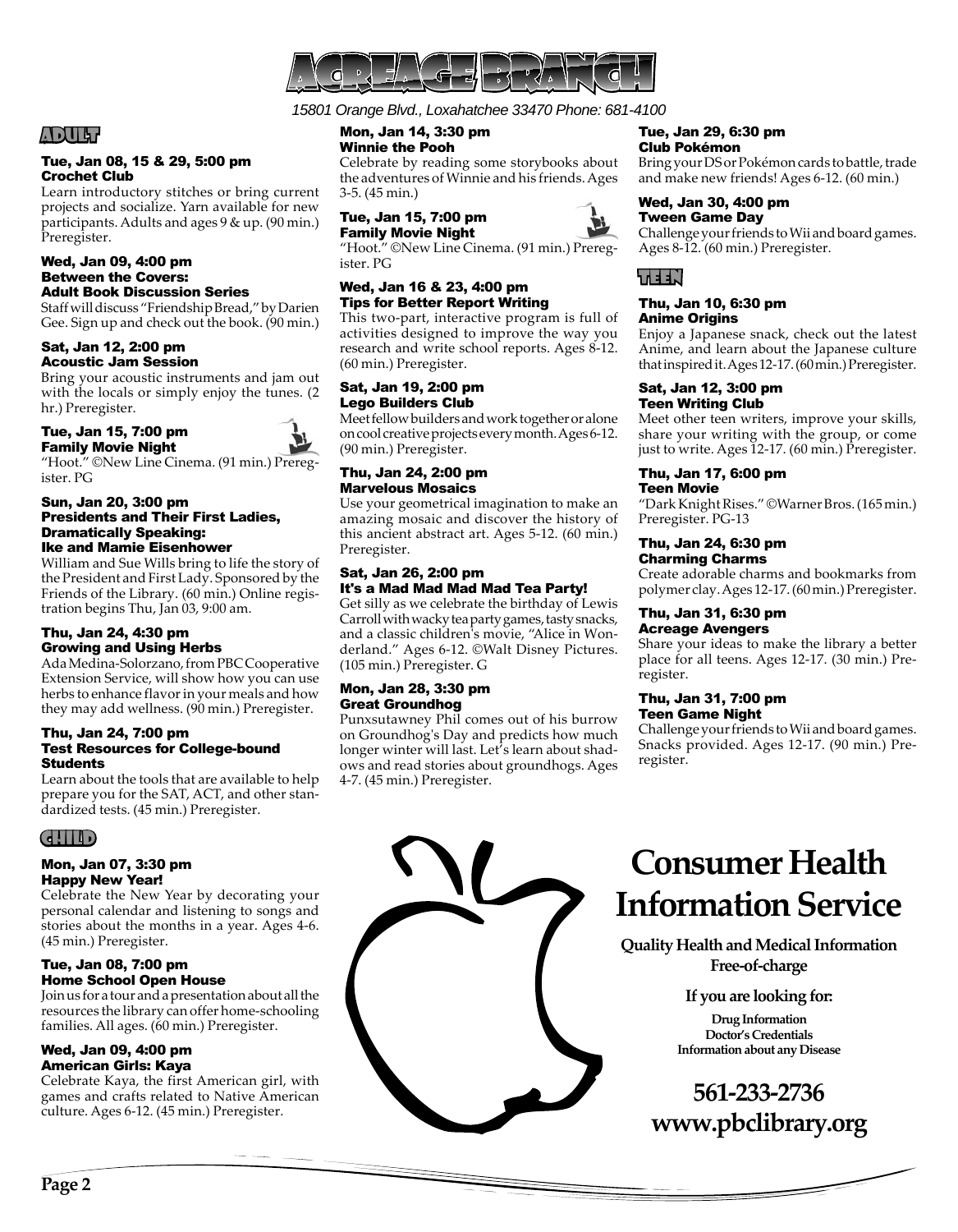

*530 South Main Street, Belle Glade 33430 Phone: 996-3453* 

# ADULT

### Sat, Jan 05, 10:00 am Between the Covers: Adult Book Discussion Series

Sonja Lutz will discuss "The Friday Night Knitting Club," by Kathleen Jacobs. Sign up and check out the book. (90 min.)

### CHILD

### Mon, Jan 07, 14 & 28, 10:30 am Family Story Times

Fun stories, puppets, and a film, for kids, moms, and dads. Ages 2-5. (30 min.)

1/07: Birthdays.

1/14: Monkeys.

1/28: Opposites.

### Lunes, 07, 14 y 28 de enero, 6:30 pm Mon, Jan 07, 14 & 28, 6:30 pm Hora de Cuentos Familiar/Bilingue Family Story Times/Bilingual

Cuentos divertidos, titeres y una pelicula en espanol para toda la familia. Edades 4-8. (45 min.) Fun stories, puppets, and a film in Spanish for kids, moms, and dads. Ages 4-8. (45 min.)

### Sat, Jan 19, 2:00 pm Tween Book Discussion

We'll read and talk about "Diary of a Wimpy Kid: The Last Straw," by Jeff Kinney. Refreshments provided. Ages 10 & up. (60 min.) Preregister. KEEN P

### Sat, Jan 05, 2:00 pm Teen Advisory Board

Let's talk about our new favorite books and brainstorm ideas for teen programs. Refreshments provided. Ages 12 & up. (60 min.) Preregister.





*375 S.W. 2nd Avenue, South Bay 33493 Phone: 992-8393*

# ADULT

### Sat, Jan 12 & 26, 2:00 pm Saturday Matinee

1/12: "Battleship." ©NBC Universal. (131 min.) PG-13

1/26: "Safe." ©Lionsgate. (94 min.) R

Sat, Jan 19, 10:30 am Between the Covers: Adult Book Discussion Series

Dr. Esther Berry will discuss "A Painted House," by John Grisham. Sign up and check out the book. (90 min.)

# CHILD

### Sat, Jan 05, 2:00 pm Sand Art

Fill a decorative bottle with colored sand and mix and match colors to make your design unique. Ages 10-12. (45 min.)



*11303 Campus Drive, Palm Beach Gardens 33410 Phone: 626-6133*

### Thu, Jan 17, 2:00 pm Between the Covers: Adult Book Discussion Series

Donna Gruber Adair will discuss "Caleb's Crossing," by Geraldine Brooks. Sign up and check out the book. (90 min.)

### Wed, Jan 23, 6:30 pm Presidents and Their First Ladies, Dramatically Speaking: Ike and Mamie Eisenhower

William and Sue Wills bring to life the story of the President and First Lady. Sponsored by the Friends of the Library. (60 min.) Online registration begins Thu, Jan 03, 9:00 am.

# CHILD

### Fri, Jan 04, 2:00 pm Build with LEGOs

Get creative building with LEGOs. Ages 4-8. (60 min.) Preregister.

### Sat, Jan 05, 11:00 am Tween Bookmaking Workshop

Learn the art of handmade books. We provide materials to create simple but stylish books for your poems, stories, or doodles. Ages 8-12. (60 min.) Preregister.

### Mon, Jan 07 & 14, 3:00 pm Mon, Jan 28, 3:30 pm Mondays are D.E.A.R.

Drop Everything And Read (D.E.A.R.) with us every Monday afternoon. Enjoy twenty minutes of silent reading, a tasty snack, and then listen to the next chapter of a wonderful, read-aloud novel. Ages 6-8. (45 min.) Preregister.

### Tue, Jan 08, 3:00 pm Soup-er Story Time!

It's National Soup Month! Enjoy stories about soup with scrumptious songs and crafts to warm your day. Ages 3-7. (45 min.) Preregister.

### Fri, Jan 11, 3:00 pm Lots 'o Dots!

Make pretty patterns with colorful dot markers to create your own pictures or use our designs. Ages 4-7. (45 min.) Preregister.

### Tue, Jan 15, 3:00 pm Craft Extravaganza

Make favorite crafts from past story times! Ages 3-8. (45 min.)

### Tue, Jan 15, 3:30 pm Beginning Knitting for Children

Learn beginning knitting techniques. Ages 9 & up. Pick up a supply list. (60 min.) Preregister.

# ADULT

### Tue, Jan 08, 1:30 pm Creative Writing Workshop for Beginners

Marjorie Most will help you unleash your creativity and have fun as your write about your life or any other topic of interest. (75 min.) Preregister.

### Wed, Jan 09, 6:30 pm Small Claims Litigation & Mediation

Learn how to file a small claims lawsuit and present your case to the judge, and how mediation can resolve your issue without an attorney or going to court. (90 min.) Preregister.

### Sun, Jan 13, 2:00 pm Sunday Cinema

"8 Women." ©Focus Features. (108 min.) Preregister. R

### Tue, Jan 15, 2:00 pm Knit 1 — Purl 1

Shirley Kent will help beginning knitters with simple projects, as well as more advanced knitters with projects in process. (90 min.) Preregister.

### Wed, Jan 16, 6:30 pm Socrates Café

Marji Chapman, of the Society of Philosophical Inquiry, leads discussion groups for amateur philosophers on a variety of group-chosen topics. (90 min.) Preregister.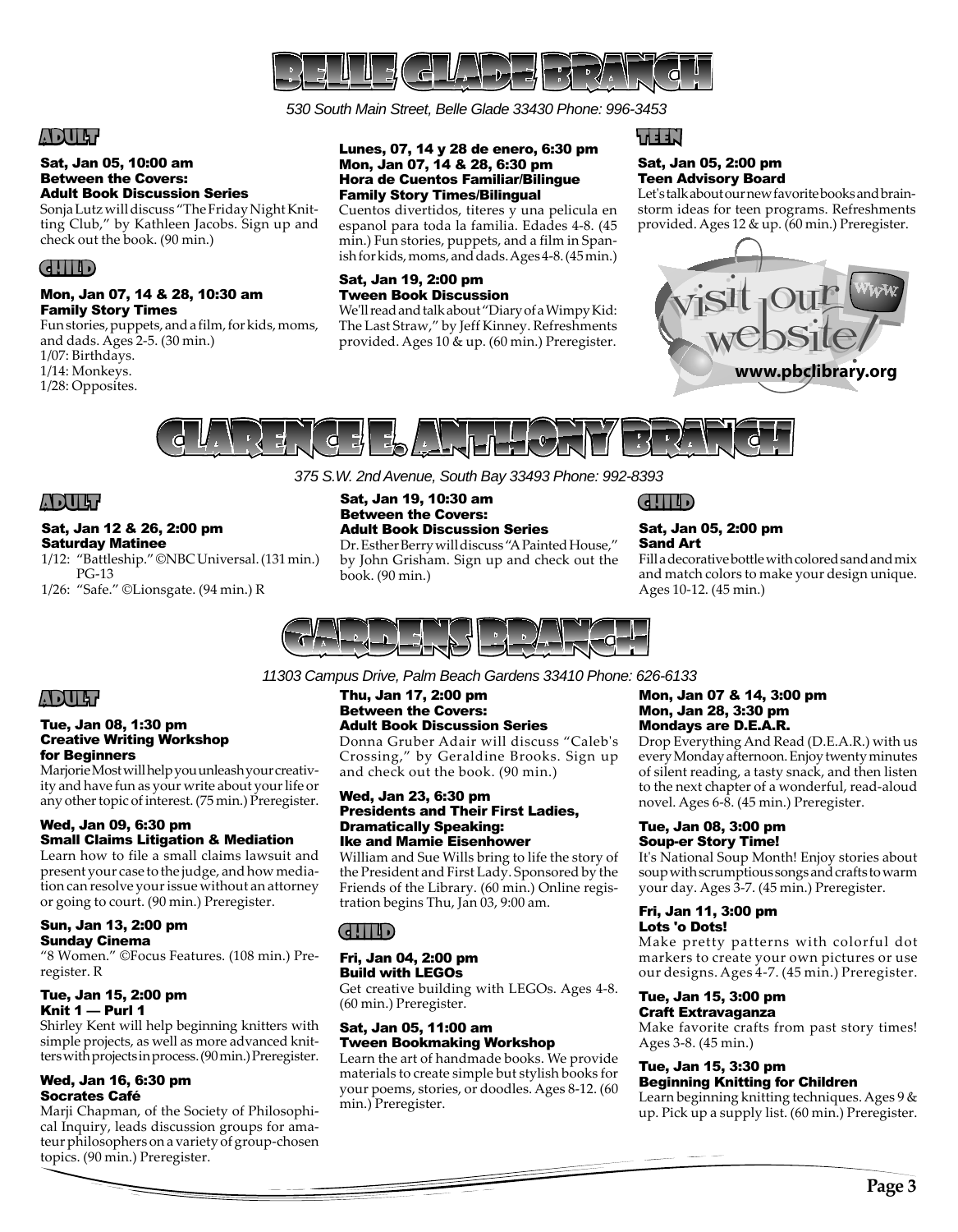### Fri, Jan 18, 3:00 pm What Can You Make from a Cardboard Box?

Use your creativity to bring our crazy cardboard collection to life. Build rockets or cars, invent games, or make music. Ages 5-9. (60 min.) Preregister.

### Tue, Jan 22, 3:00 pm Put Your Best Foot Forward

It's Measure Your Feet Day! Learn about feet with fabulous, foot-stompin' stories and activities. Ages 5-9. (60 min.) Preregister.

### Tue, Jan 29, 4:30 pm National Puzzle Day

Give your brain a work-out and have a puzzling good time with crosswords, jigsaw puzzles, word searches, Sudoku, and much more. Ages 7-12. (60 min.) Preregister.

# TEEN

### Mon, Jan 14, 6:00 pm Party Like A Hobbit

A celebration of J.R.R. Tolkien's "The Hobbit," including games, crafts, pizza, and refreshments straight from Middle Earth. Costumes encouraged. Ages 10-17. (60 min.) Preregister.



Use your Library Card to check out: **Books, Audiobooks, eBooks, CDs, DVDs, and online services.** 



*20701 95th Avenue South, Boca Raton 33434 Phone: 482-4554*

# ADULT

### Sat, Jan 05, 2:00 pm Healing Power of Meditation

John Bednarik will present the latest research and information on how meditation can improve our physical, mental, and spiritual health. (60 min.) Preregister.

### Mon, Jan 07, 10:00 am Current Events Discussion Group

Led by facilitator Brenda Solomon, this group will discuss all of today's hot topics. (60 min.) Preregister.

### Thu, Jan 10, 2:00 pm The Presidents and the Jews: From Abraham Lincoln to Barack Obama

In this lecture, based on his book "The Presidents of the United States and the Jews," Dr. Dalin will examine the role and experience of Jews in various presidential administrations and discuss the relationship of the presidents to the American Jewish community at large. (60 min.) Preregister.

### Fri, Jan 11, 10:30 am Between the Covers: Adult Book Discussion Series

Roberta Proctor will discuss "Frankenstein," by Mary Shelley. Sign up and check out the book. (90 min.)

# Mon, Jan 14, 2:00 pm

New Movie @ Your Library Call the branch for movie title.

### Wed, Jan 16, 1:30 pm Genealogy Research: The Next Generation

A live, Internet presentation given by librarians Isabel Toolsie and Robert Davidsson. (90 min.) Preregister.

### Thu, Jan 17, 1:30 pm Beyond Borders: International Trade Basics for Small Business Owners

Join John Diep, Enterprise Florida International Trade Specialist, the SBDC and Enterprise Florida, for this no-cost workshop and find out if your company is positioned to expand into the international marketplace! Call the SBCD at 561-862-4726 to preregister.

### Fri, Jan 18, 10:30 am Presidents and Their First Ladies, Dramatically Speaking: Ike and Mamie Eisenhower

William and Sue Wills bring to life the story of the President and First Lady. Sponsored by the Friends of the Library. (60 min.) Online registration begins Thu, Jan 03, 9:00 am.

### Tue, Jan 22, 2:00 pm The Life and Times of Edna St. Vincent Millay: A Portrayal

Myrna Goldberger will portray poet Edna St. Vincet Millay who captivated and mesmerized her audiences with her literary works and her extraordinary personal life. Sponsored by the Friends of the Library. (60 min.) Tickets available starting Jan 11.

### Fri, Jan 25, 2:00 pm The Noteables

This popular dance band will play hit songs from the 40s to today. Tickets available starting Jan 15. Preregister.

### Mon, Jan 28, 2:00 pm Epilepsy Questions Answered

The Epilepsy Foundation of Florida's Community Resource Program provides current information about epilepsy and how to prevent it. (60 min.) Preregister.

# CHILD

### Wed, Jan 02, 09, 16, 23 & 30, 10:00 am Little Wonders

Enjoy stories, songs, puppets, and movement activities just for babies. Ages 9-23 mos. (30 min.) Preregister.

### Thu, Jan 03, 4:00 pm Bubble-Ology

Learn the science of bubbles and make bubbles as huge as the bathtub! Ages 5-11. (45 min.) Preregister.

### Tue, Jan 08 & 22, 4:00 pm Chess Club for Kids

Join other chess enthusiasts for a game or two and practice your skills. Ages 7-11. (45 min.) Preregister.

### Wed, Jan 09 & 16, 4:00 pm Stories, Games & Crafts about Unusual Animals

Enjoy stories, crafts, and activities about weird animals. Ages 5-8. (45 min.) Preregister.

### Thu, Jan 10, 11:00 am Rubber Ducky Day!

Celebrate Rubber Duckies with stories, songs, and games, and then decorate your very own Rubber Ducky! Ages 2-6. (45 min.) Preregister.

### Tue, Jan 15, 4:00 pm Winter Craftapalooza

Make lots of beautiful crafts to welcome the season. Ages 4-9. (45 min.) Preregister.

### Sat, Jan 19, 11:00 am Story Time for Children with Special Needs

Enjoy stories, songs, crafts, and movement activities specially designed for children with developmental disabilities. All ages. (45 min.) Preregister.

### Sat, Jan 26, 3:00 pm Mad Hatter Tea Party!

Celebrate Lewis Carroll's birthday with games, crafts, and a tea-tasting. Ages 6-10. (45 min.) Preregister.



### Fri, Jan 04, 2:00 pm Family Film

"The Avengers." ©Walt Disney Pictures. (143 min.) PG-13

### Wed, Jan 09, 16, 23 & 30, 5:00 pm Be a Reading Buddy

Help children in grades K-5 with reading skills and earn volunteer service hours for school. A complete application packet and one-hour training session are mandatory. Grades 6-12. (45 min.) Preregister.

### Tue, Jan 15, 6:30 pm Attack of the Marshmallow Zombies!

Create your own marshmallow zombie. Grades 6-12. (45 min.) Preregister.

### Tue, Jan 29, 6:00 pm National Cake Day

Celebrate by decorating your very own cake! Supplies provided. Ages 11-17. (60 min.) Preregister.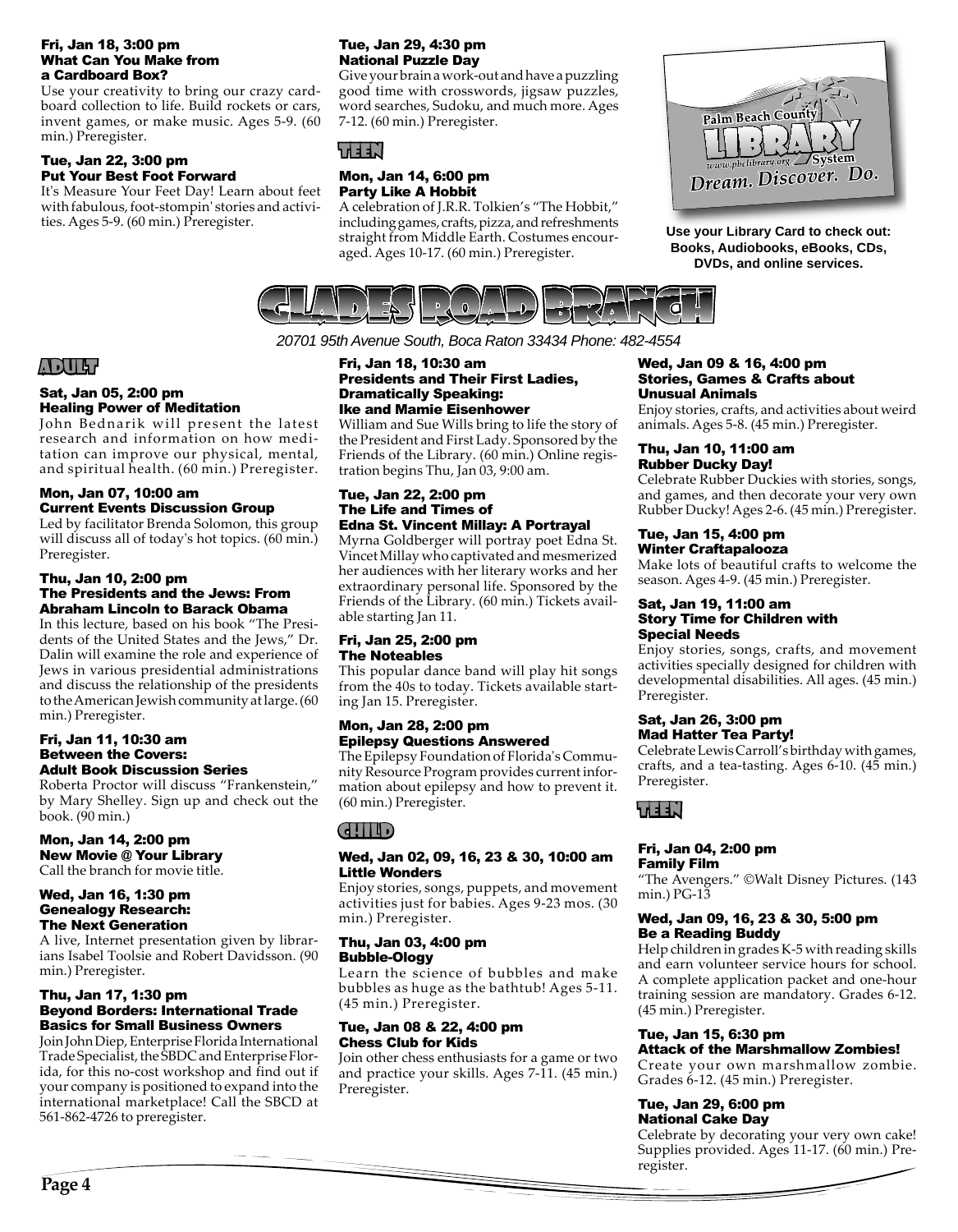

*3750 Jog Road, Greenacres 33467 Phone: 641-9100*

# ADULT

### Thu, Jan 03, 2:00 pm Writers LIVE! Presents: Nancy J. Cohen

This best-selling novelist will talk about her new book "Warrior Prince." A book signing will follow. Sponsored by the Friends of the Library. (90 min.) Preregister online at www. pbclibrary.org/writerslive.

### Tue, Jan 08, 15, 22 & 29, 1:00 pm English Exchange

Practice speaking English in an informal and supportive atmosphere. Intermediate knowledge of the language is necessary. Call 561-649-5473 to preregister. (2 hr.)

### Thu, Jan 10 & 17, 1:30 pm Book & Film Discussions: The Soloist

Join us for a lively discussion of "The Solist: A Lost Dream, An Unlikely Friendship, and the Redemptive Power of Music," by Steve Lopez. Return on 1/17 to see the movie followed by a brief discussion.©Dreamworks Pictures. (109 min.) Preregister. PG-13

### Mon, Jan 14, 3:00 pm The Great Courses® Documentaries: A History of European Art

Sponsored by the Friends of the Library. (60 min.) Preregister. Shown with permission. Not rated.

Pt. 3: Romanesque Sculpture & Architecture. Pt. 4: Gothic Art in France.

### Tue, Jan 15, 6:30 pm Between the Covers: Adult Book Discussion Series

Sara Harris will discuss "Keeping Faith," by Jodi Picoult. Sign up and check out the book. (90 min.)

### Sat, Jan 19, 2:30 pm Movie Matinee

"Life Happens." ©NBC Universal. (100 min.) Preregister. R

### Tue, Jan 22, 11:00 am Presidents and Their First Ladies, Dramatically Speaking: Ike and Mamie Eisenhower

William and Sue Wills bring to life the story of the President and First Lady. Sponsored by the Friends of the Library. (60 min.) Online registration begins Thu, Jan 03, 9:00 am.

### Wed, Jan 23, 2:00 pm Growing and Using Herbs

Ada Medina-Solorzano, from PBC Extension Service, will show you how you can use herbs to enhance flavor in your meals and possibly support wellness. Preregister.

### Tue, Jan 29, 2:00 pm Barbra Streisand: The Ugly Ducking/Cinderella Myth

Join Marjorie Gottlieb Wolfe as she presents an enjoyable one-hour talk on singer, actress, and director Barbra Streisand. Preregister.

# CHILD

### Wed, Jan 02, 09, 16, 23, & 30, 4:00 pm Four O'Clock Club

- After-school fun with books and crafts. Ages 5
- & up. (45 min.) Preregister.
- 1/02: Fun & games with Lego's and a variety of board games!
- 1/09: Make a customized calendar using stickers, glitter, and ribbon to highlight your important dates. Materials provided.
- 1/16: Let It Snow. Create your own, one-of-a kind snowflake.
- 1/23: Everyone should have a dream;
- create your own dream catcher. 1/30: Explore the art of collage.

### Fri, Jan 04, 2:30 pm Movie Matinee

"Paranorman." ©Focus Features. (92 min.) Preregister. PG

### Sat, Jan 05, 10:30 am Gaming for Tweens

Bring your friends and enjoy Nintendo games and board games. Ages 9-12. (90 min.) Preregister.

# Tue, Jan 08, 6:30 pm

Bilingual Story Time Bilingual stories, songs, and an awesome craft. Ages 3-5. (45 min.) Preregister.

### Thu, Jan 10 & 24, 4:00 pm Crochet for Kids

Learn basic techniques with Lenora Sur and create your own unique snowflake! Bring a crochet hook; yarn provided. Ages 10 & up. (45 min.) Preregister.

### Fri, Jan 11, 11:00 am Wigglecise

Listen to music as we wiggle, jump, hop, and do a yoga stretch or two. Improve motor skills, rhythm, and coordination using beanbags, balls, instruments, and more. Ages 2-4. (45 min.) Preregister.

### Sat, Jan 19, 11:00 am Arctic Adventures

We'll have fun with polar bears, walruses, and other arctic animals. Enjoy stories, songs, and a polar bear craft. Ages 3-5. (45 min) Preregister.

# LEEN t

### Sat, Jan 05, 2:30 pm Gaming for Teens & TAG Meeting

Bring your friends and share your ideas for the new year at the Teen Advisory Group meeting. Then play Nintendo and board games. Snacks provided. Ages 12-17. (90 min.) Preregister.

### Sat, Jan 26, 3:00 pm Be a Beader

Join us for snacks and simple beading instructions to make your own bracelet. Materials provided. Ages 12-17. (60 min.)



All Palm Beach County Library System locations will be closed on Mon, Jan 21, for Martin Luther King, Jr. Day.<br>No materials will be due on that day.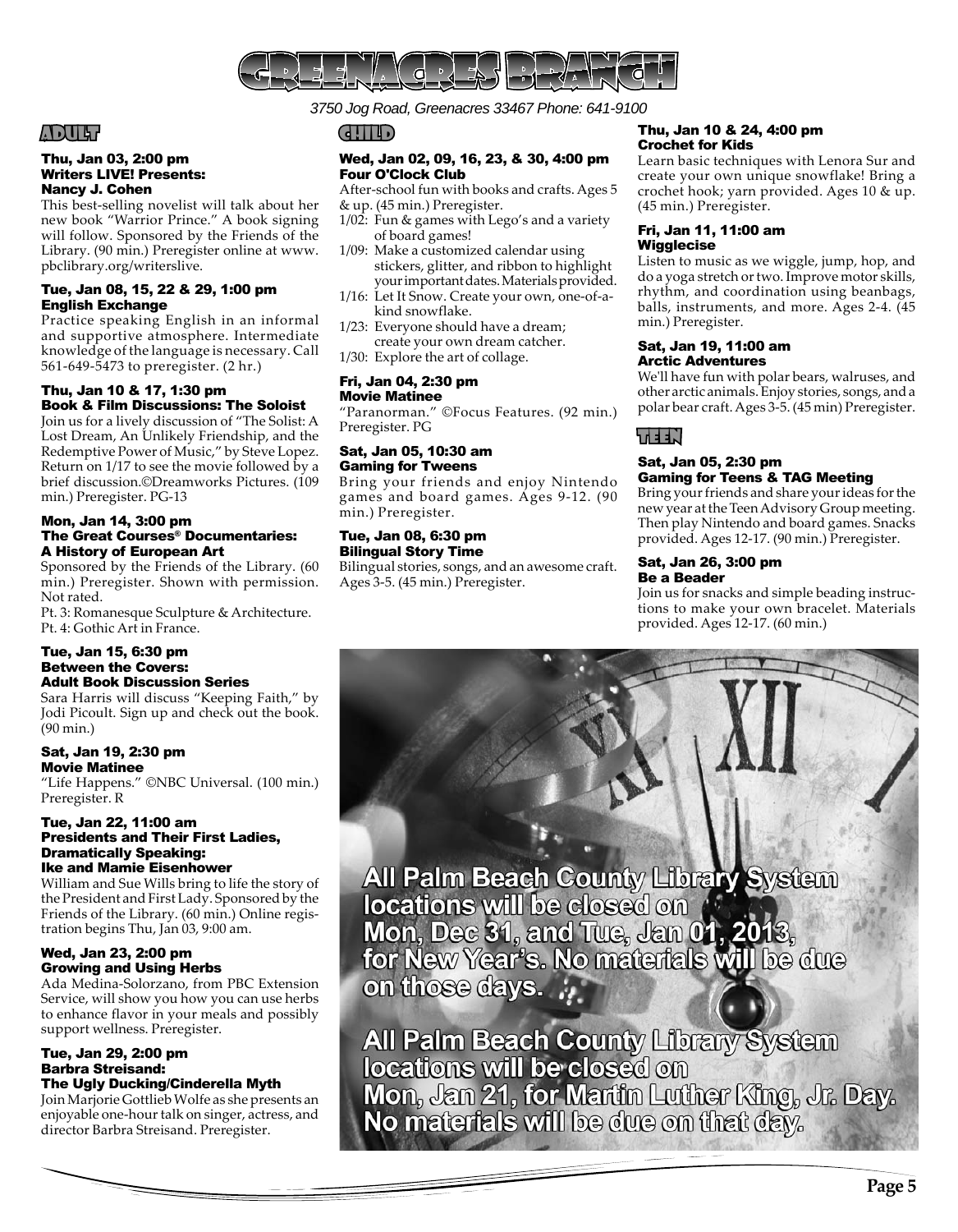

*14350 Hagen Ranch Road, Delray Beach 33446 Phone: 894-7500* 

# ADULT

### Wed, Jan 02 & 16, 10:30 am Knit & Crochet with Project Linus

Knit and crochet with expert "blanketeers" from Project Linus. The crafts you make go to children in need. Bring your favorite pattern and needles, bright yarn, and a giving spirit. (90 min.)

### Thu, Jan 03 & 17, 10:00 am Writers' Workshop

Bring your fiction to share and offer and accept constructive criticism in a supportive atmosphere with author Bob Davis. Limit of 12. (2 hr.) Preregister.

### Thu, Jan 03, 3:00 pm Mindfulness Meditation

Jim Bandler will teach how to practice increasing awareness through meditation and thought processes so as to live in the present moment. (60 min.)

### Fri, Jan 04, 2:00 pm Between the Covers: Adult Book Discussion Series

Roberta Proctor will discuss "On the Road," by Jack Kerouac. Sign up and check out the book. (90 min.)

### Mon, Jan 07, 2:00 pm Between the Covers: Adult Book Discussion Series

Barbara Harnick will discuss "In the Garden of Beasts: Love, Terror, and an American Family in Hitler's Berlin," by Erik Larson. Sign up and check out the book. (90 min.)

### Mon, Jan 07, 4:00 pm Storytelling: I'll Tell You Mine, If You'll Tell Me Yours ...

Get together with storyteller Glad McLeod and let's have fun sharing our stories. (60 min.)

### Tue, Jan 08, 15, 22 & 29, 2:30 pm Poetry Workshop

Award-winning poet Stacie Kiner critiques and discusses some of the world's finest contemporary and classic poetry. (60 min.)

### Tue, Jan 08, 15, 22 & 29, 3:00 pm Spanish in Practice: Intermediate

Practice speaking Spanish in conversations about food, travel, news, and more. An intermediate knowledge of the language required. (90 min.) Preregister.

### Tue, Jan 08, 7:00 pm Blood Pressure Screening & AED Training

PBC Fire Rescue paramedics and EMTs will provide free blood pressure checks and five-minute demonstrations on how to use an automated external defibrillator. (90 min.)

### Wed, Jan 09, 2:00 pm All the World's a Stage: Part 2

What is the magic of Shakespeare that his words maintain a power to evoke emotions that encompass the human experience? Join the Theater Voices as they explore these questions! Tickets available starting Dec 27. (60 min.)

### Thu, Jan 10, 2:00 pm View & Discuss: The Principal Story

See this dramatic portrait of the challenges facing America's public schools and the great difference a dedicated principal can make. A discussion, moderated by Dr. Ira Bogotch of Florida Atlantic University, will follow. This event is in collaboration with POV, PBS' award-winning, nonfiction film series. Tickets available starting Dec 27. (2 hr.) ©PBS. Not rated.

# Mon, Jan 14, 2:00 pm Medical Mondays: Kidney Disease

Dr. Lon Sadowsky, of Delray Medical Center, will discuss kidney disease and answer your questions. (60 min.) Preregister.

### Mon, Jan 14, 7:00 pm The Play's the Thing: Death of a Salesman

Join us for a discussion of Arthur Miller's classic play. Sign up and check out the book. (60 min.)

### Tue, Jan 15, 6:30 pm Wonders of the Night Sky: Telescope Viewing Session

Join the Astronomical Society of the Palm Beaches and learn about constellations as you stargaze from sunset to 8:30 pm outside. (90 min.)

### Wed, Jan 23, 2:00 pm The Great Courses® Documentaries: Great American Best-sellers

A historical survey of the books that shaped American life and culture. (90 min.) Sponsored by the Friends of the Library. Preregister. Shown with permission. Not rated. Why Do Bestsellers Matter? "Common Sense." "The Last of the Mohicans."

### Thu, Jan 24, 2:00 pm Meet the Author: Dr. Roberta Temes

Meet the author of "The Complete Idiot's Guide to Hypnosis," and "Medical Hypnosis: An Introduction and Clinical Guide," as she discusses her work with hypnosis, how it can help you in everyday life, and answers questions. (60 min.) Preregister.

### Fri, Jan 25, 10:00 am OR 2:00 pm Presidents and Their First Ladies, Dramatically Speaking: Ike and Mamie Eisenhower

William and Sue Wills bring to life the story of the President and First Lady. Sponsored by the Friends of the Library. (60 min.) Online registration begins Thu, Jan 03, 9:00 am.

### Sun, Jan 27, 2:00 pm Echoes of the Hills: Appalachian Song, Story & Dance

Award-winning folk duo, Jeni and Billy, bring their heritage together with original songs that tell the story of the miners of Jewel Ridge in Southwest Virginia, winding roads, beauty queens, quilters, the sacred harp, and moonshiners. Sponsored by Friends of the Library. Tickets available beginning Jan 14. (75 min.)

### Mon, Jan 28, 2:00 pm Kultur International Films: Artists of the 20th Century - Jackson Pollock

Watch the film then join a discussion of the artist's life and works. Sponsored by the Friends of the Library. (3 hr.) Shown with permission. Not rated.

### Wed, Jan 30, 2:00 pm Meet the Author: Dr. Robert Watson

This prolific author and Lynn University professor will discuss his latest book "Affairs of State," a history of misbehavior and scandal in the White House. A book signing will follow. (90 min.) Tickets available starting Jan 21.

### Wed, Jan 30, 7:30 pm Hurricane Harmonizers

This local, male chorus performs songs from barbershop to the Beach Boys. (45 min.) Tickets available starting Jan 22.

# CHILD

### Tue, Jan 15, 4:00 pm Dr. Martin Luther King, Jr. Day **Celebration**

"March On!: The Day My Brother Martin Changed the World." Learn why this great man has his own holiday. Hear a story and watch a short movie about Dr. King. Ages 5-10. (40 min.) Preregister.

### Fri, Jan 18, 10:00 am A Celebration of Winnie the Pooh

It's a party for Pooh! We'll play a game, watch a video, make a craft, and read a story starring our favorite silly ole bear. Ages 2-6. (45 min.) Preregister.

# Mon, Jan 28, 4:00 pm

Crafty Kids Special: Splatter Like Jack! Let's celebrate Jackson Pollock's birthday by doing a group drip painting in his Abstract Expressionist style. Wear old clothes that may get splattered. Ages 8-11. (60 min.) Preregister.

# LEEN'

### Tue, Jan 08, 6:00 pm Power Snacks for Teens & Tweens

Learn about tasty treats and tricks to make your snacks pack a powerful and nutritious punch from Ada Medina from PBC Extension Service. Grades 6-12. (60 min.) Preregister.

### Sat, Jan 19, 10:00 am Yoga for Teens & Tweens

A certified yoga instructor will teach the basics to help develop your strength and flexibility. Bring a mat or towel and dress comfortably. Grades 6-12. Sponsored by the Friends of the Library. Preregister.

### Tue, Jan 22, 6:30 pm Teen & Tween Green Craft: How to Make a Book Hedgehog

We'll provide the well-loved paperbacks, craft supplies, and instruction; you provide the creativity. Grades 6-12. Preregister.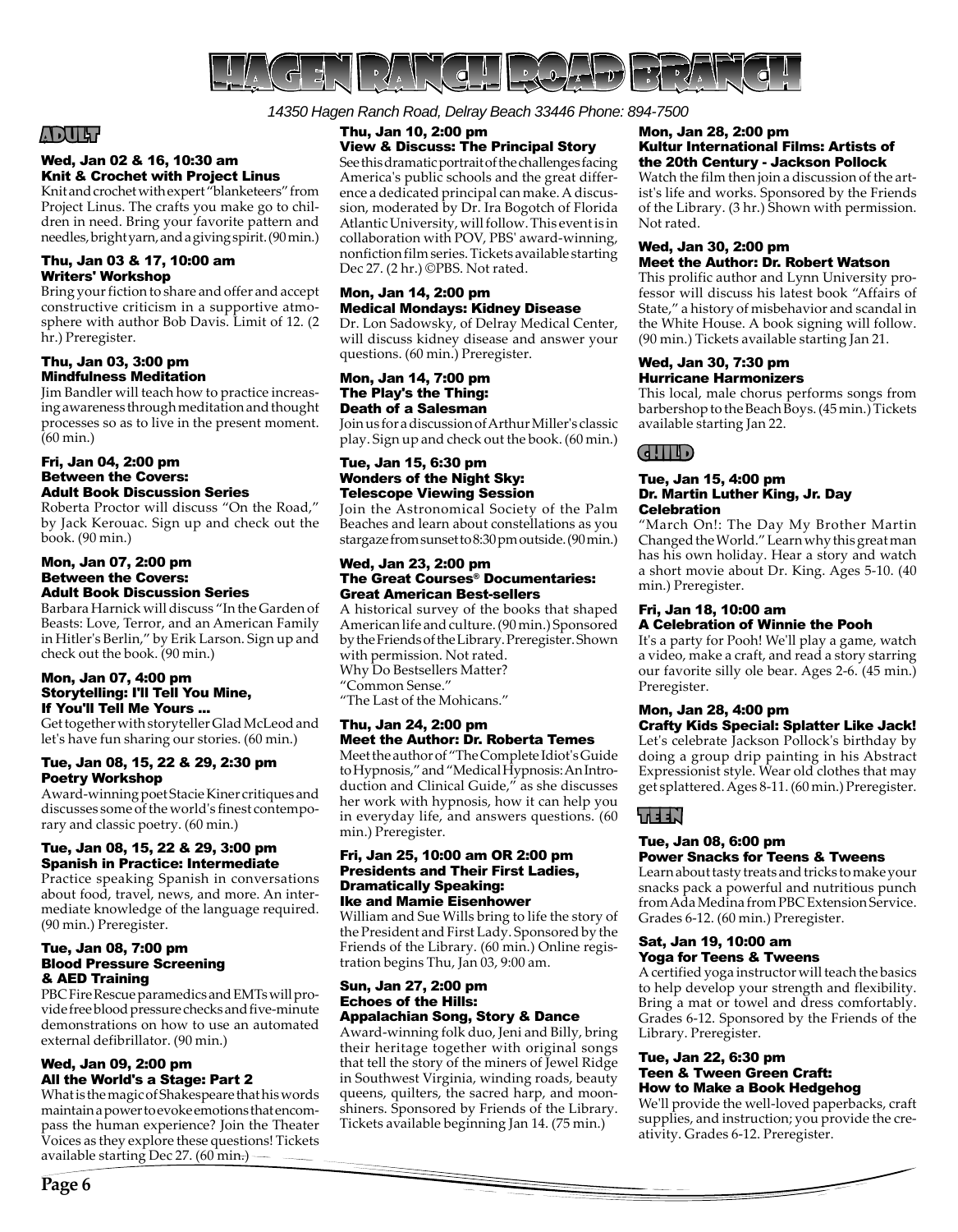

# ADULT

### Thu, Jan 03, 10, 18 & 25, 2:00 pm The Great Courses® Documentaries: Museum Masterpieces - The Metropolitan Museum of Art

In this 24-lecture series, explore each of the museum's departments in depth and key works of art within the wide selection of artists and styles that populate its collection. Sponsored by the Friends of the Library. (60 min.) Preregister. Shown with permission. Not rated.

1/03: Pt. 1-The Making of the Museum. Pt. 2- The Art of Ancient Greece and Rome.

- 1/10: Pt. 3-Ancient Egyptian Art. Pt. 4-Asian Art. 1/18: Pt. 5-The Ancient Near East and Islamic Art.
- Pt. 6-European Painting I-The Renaissance. 1/25: Pt. 7-European Painting II-16th & 17th Centuries.
- Pt. 8-European Painting III-18th Century.

### Tue, Jan 08, 6:30 pm Trivia Night

What's the tallest ...? How many ...? Who said ...? Teams of 2-6 players will compete for fun and prizes. (90 min.) Preregister.

### Wed, Jan 09, 16, 23 & 30, 12:30 pm English Exchange

Practice speaking English in an informal and supportive atmosphere. Intermediate knowledge of the language is necessary. Call 561-649-5473 to preregister. (2 hr.)

### Fri, Jan 11, 2:00 pm Between the Covers: Adult Book Discussion Series

Donna Gruber Adair will discuss "The No. 1 Ladies' Detective Agency," by Alexander McCall Smith. Sign up and check out the book. (90 min.)

### Tue, Jan 15, 6:00 pm Wonders of the Night Sky

Join members of the Astronomical Society of the Palm Beaches and marvel at the beauty of objects in the sky that seem so close you could (almost) touch them. (2 hr.)

*705 Military Trail, Jupiter 33458 Phone: 744-2301*

### Tue, Jan 15, 6:30 pm Scrabble Night

You and your friends are invited for a fun night of Scrabble for all levels. (90 min.) Preregister.

### Thu, Jan 17, 3:00 pm Presidents and Their First Ladies, Dramatically Speaking: Ike and Mamie Eisenhower

William and Sue Wills bring to life the story of the President and First Lady. Sponsored by the Friends of the Library. (60 min.) Online registration begins Thu, Jan 03, 9:00 am.

### Tue, Jan 22, 6:30 pm Knit 1 — Purl 1

Shirley Kent will help beginners with simple projects, and those with projects in progress can share or get help. Pick up a materials list. (90 min.) Preregister.

### Sat, Jan 26, 11:00 am Saturday Morning Folk Music

Join us for Hungrytown, the band of husband and wife songwriters and musicians Rebecca Hall and Ken Anderson, who will transport you with their modern style of folk music. (60 min.) Preregister.

### Sat, Jan 26, 2:00 pm Meet the Author: Larry Perez: Snake in the Grass -- an Everglades Invasion

Everglades National Park Ranger and author Larry Perez will share his passion for the Everglades and talk about his book "Snake in the Grass: An Everglades Invasion," a fascinating and troubling book about the thousands of nonnative, Burmese pythons living and breeding in the River of Grass. (60 min.) Preregister.

# CHILD

### Wed, Jan 02, 10:00 am Winter Story Times: Jan 2- Feb 22

Stop by or call for more information on weekday sessions for babies (ages 6 mos. & up) and children (ages 2-7). Preregister.

### Wed, Jan 02, 2:00 pm Origami Yoda

Meet the newest Star Wars characters, Origami Yoda and Darth Paper, the finger-sized, paper versions of these classic icons invented by middle schooler, Dwight, in Tom Angleberger's "The Strange Case of Origami Yoda." Celebrate the craze and the new year with fun and games. Ages 7-11. (60 min.) Preregister.

### Thu, Jan 03, 2:00 pm Totally Tweens

Bring your imagination and your friends for a fun-filled hour of Wii Game playing, Internet time, creating an art project, and playing popular board games. Ages 8-12. (50 min.) Preregister.

### Mon, Jan 07, 2:00 pm Adventures in Babysitting: Part I

Palm Beach County Fire Rescue can teach you everything, from how much money you could earn to some basic first aid, home safety tips, and when to call 911. Get a Certificate of Completion. Ages 9-16. (2 hr.) Preregister.

# TEEN

### Wed, Jan 09, 16, 23 & 30, 3:00 pm The Homework Channel

Here you'll find the first study hall where it's okay to pass notes and text your friends. Bring your homework to this after-school network where you'll find a new way to study. Snacks provided. Grades 9-12. (60 min.)

### Wed, Jan 23, 5:00 pm Teen Game Night

Be a part of the first, regular, game night for young adults with everything from Wii games and crazy crafts to exciting board games, and lots of great prizes to win too. Grades 6-12. (90 min.) Preregister.



*4020 Lantana Road, Lake Worth 33462 Phone: 304-4500*

# ADULT

### Sat, Jan 05, 1:00 pm Palm Beach County Folk Club Song Circle

The Palm Beach County Folk Club will perform songs from a variety of genres. (90 min.) Preregister.

### Tue, Jan 08 & 22, 2:00 pm eBook: One-on-One Assistance (Hands-on)

Call for an appointment with a librarian and learn how to borrow the library's eBooks. Bring your compatible eReader, laptop, tablet, or compatible mobile device. (30 min.) Preregister.

### Wed, Jan 09 & 30, 2:00 pm Based on the Book - Book & Film Discussion: Charlie Wilson's War

Join in a discussion of the book by George Crile. Sign up and check out the book. (60 min.) See the film on Jan 30, followed by a brief discussion. ©Universal Studios. (102 min.) Preregister. R

### Wed, Jan 09, 16, 23 & 30, 6:30 pm English Exchange

Practice speaking English in an informal and supportive atmosphere. Intermediate knowledge of the language is necessary. Call 561-649-5473 to preregister. (2 hr.)

### Thu, Jan 10, 2:00 pm Knit & Crochet with Project Linus

Knit and crochet with volunteer experts from Palm Beach's Project Linus. (60 min.) Preregister.

### Wed, Jan 16, 2:00 pm Between the Covers: Adult Book Discussion Series

Nora Natke will discuss "To Have and Have Not," by Ernest Hemingway. Sign up and check out the book. (90 min.)

### Thu, Jan 17, 2:00 pm The Humor of Judge Judy

Marjorie Gottlieb Wolfe will provide a humorous look at reality TV's presiding judge, Judith Sheindlin. (60 min.) Preregister.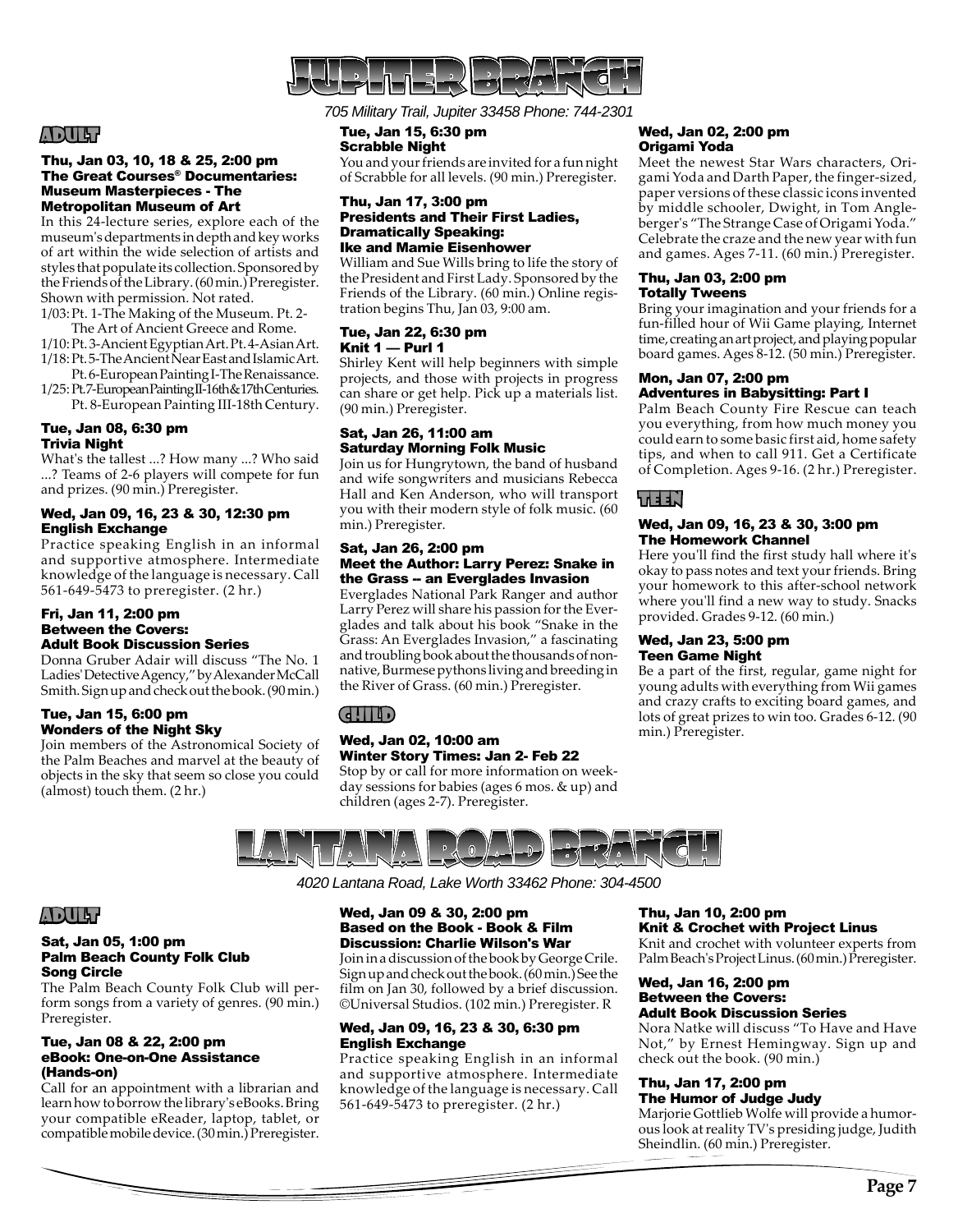### Sat, Jan 19, 2:00 pm Presidents and Their First Ladies, Dramatically Speaking: Ike and Mamie Eisenhower

William and Sue Wills bring to life the story of the President and First Lady. Sponsored by the Friends of the Library. (60 min.) Online registration begins Thu, Jan 03, 9:00 am.

### Thu, Jan 24, 2:00 pm Meet the Author: Dr. Robert Watson

This prolific author and Lynn University professor will discuss his latest book "Affairs of State," a history of misbehavior and scandal in the White House. A book signing will follow. (90 min.) Preregister.

### CHILD

### Tue, Jan 08, 15, 22 & 29, 3:30 pm Paleo Bugs

You think we have creepy bugs today? Join us as we travel back in time and explore creepy bugs that wriggled and creeped around millions of years ago. Dress to get messy. Ages 8-12. (90 min.) Preregister.

### Fri, Jan 11, 3:30 pm Chess Club

Love to play games that make you think? Come learn how to play this fascinating game. Ages 8-12. (60 min.) Preregister.

### Sat, Jan 12, 10:15 am Lauantai, 12 pv tammikuuta, klo: 10:15 Story Time in Finnish! Satutuokio Suomeksi!

Bring your children to play, sing, and listen to stories in Finnish! Ages 3-9. (60 min.) Meet in the Story Time Room. Preregister. Tuo lapset leikkimään, laulamaan ja kuuntelemaan satuja Suomeksi! 3-9 vuotiaille. Laita nimi listaan soittamalla: 561-304-4500. Kokoonnumme lasten satutuokio huoneessa.

### Sun, Jan 13, 3:30 pm Rubber Ducky's Birthday Party

Help us celebrate this special day with cute stories and a duck craft. Ages 3-5. (45 min.) Preregister.

### Fri, Jan 18, 3:30 pm How to Make a Collage

Turn your old pictures into a beautiful work of art by making them into a collage. Ages 8-12. (60 min.) Preregister.



### Sat, Jan 12, 2:00 pm Teen Manga Club

Talk about all things Manga and Anime, make cool stuff, help plan this club, and more! Ages 12-17. (60 min.) Preregister.



### CHILD

### Thu, Jan 03, 10:00 & 10:45 am Story Times

Theme: Plays I. Stories and creative activities for children. Ages 3-8. (45 min.)

### Fri, Jan 04, 11, 18 & 25, 3:45 pm Fun Fridays

Participants "pick" their fun from a broad selection of games and art supplies. Ages 5 & up. (60 min.) Preregister.

### Tue, Jan 08, 10:00 am Thu, Jan 10, 10:00 & 10:45 am Story Times

Theme: Plays II. Stories and creative activities for children. Ages 3-8. (45 min.)

### Wed, Jan 09, 16 & 30, 3:45 pm Wiley Wednesdays

Enjoy jokes, riddles, puzzles, word games, and kid-friendly design projects. Ages 5 & up. (60 min.) Preregister.

# *525 Bacom Point Road, Pahokee 33476 Phone: 924-5928*

### Thu, Jan 10, 17, 24 & 31, 3:45 pm Thrilling Thursdays

Totally express yourself through arts and crafts, music, and creative writing. Ages  $5 \&$ up. (60 min.) Preregister.

### Tue, Jan 15, 10:00 am Thu, Jan 17, 10:00 & 10:45 am Story Times

Theme: Martin Luther King & Other Influential African Americans. Stories and creative activities for children. Ages 3-8. (45 min.)

### Tue, Jan 22, 10:00 am Thu, Jan 24, 10:00 & 10:45 am Story Times

Theme: Pie (International Pie Day is Jan 23). Stories and creative activities for children. Ages 3-8. (45 min.)

### Tue, Jan 22 & 29, 4:00 pm Reading Buddies

Work with a teen Reading Buddy to read together and play literacy games. Grades K-5. (45 min.) Preregister.

### Tue, Jan 29, 10:00 am Thu, Jan 31, 10:00 & 10:45 am Story Times

Theme: Peace. Stories and creative activities for children. Ages 3-8. (45 min.)

# TEEN

### Sat, Jan 12 & 19, 2:00 pm Be a Reading Buddy

High School Students - fill out an application to become a Reading Buddy and then attend orientation. Earn volunteer service hours for school. (60 min.) Preregister.

# **Learn a new language online!**<br>
Over 80 Languages.<br>
Web-based Flash Card System. Or office comes from your home **All property Controls and System.**

- **tOver 80 Languages.**
- **tWeb-based Flash Card System. or office computer.**
- **tPersonal Progress Tracking.**
- **tPronunciation Analysis** .
- 
- **tRemote access from your home.**
- 
- **tLanguage & Cultural Resources.**
- **tPlus Much More!**

# **Byki Online: Library Edition can be run on PC or Mac! Use Transparent Language Online from any computer.**

# **www.pbclibrary.org/databases**

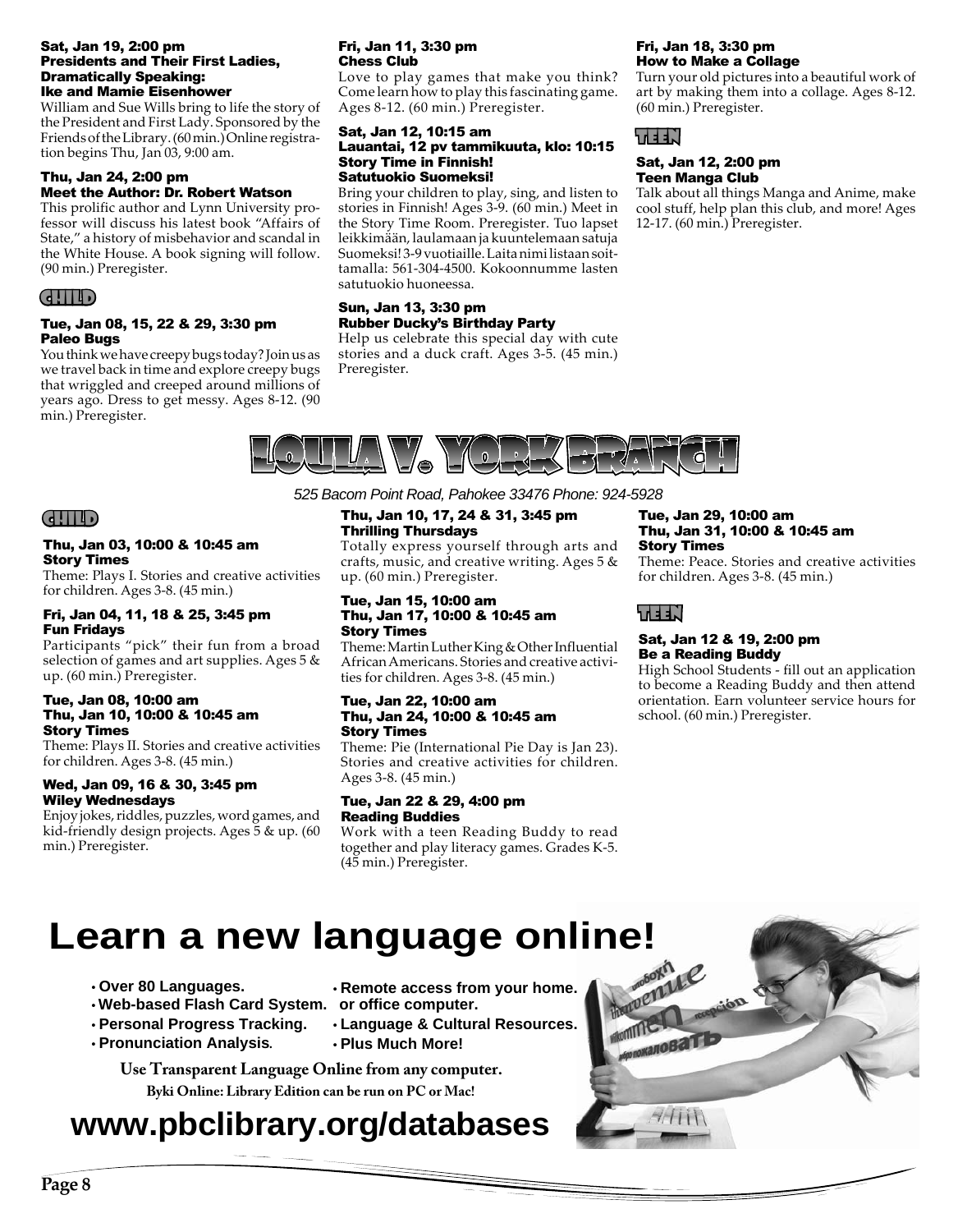

*3650 Summit Boulevard, West Palm Beach 33406 Phone: 233-2600*

# ADULT

### Thu, Jan 03, 10, 17, 24 & 31, 2:00 pm Speak with a Specialist

Do you need individual assistance with research or technology? We have specialists in the areas of consumer health information, government research, and business information, plus staff that can answer computer and mobile device questions. Make an appointment so we can match you with the appropriate specialist. Preregister.

### Tue, Jan 08, 2:00 pm Searching the Internet & Government Web Sites for Business.

Carole Hart and Jackie Rule, Certified Business Analysts from Palm Beach State College's Small Business Development Center, will teach the importance of utilizing the Internet to register and evaluate business opportunities and a brief overview of the bid processing structure using the Internet as a tool. Learn how to develop a list of viable web sites, and obtain a resource reading list for business owners. Call the SBDC at 561-862-4726 to preregister. (2 hr.)

### Tue, Jan 08, 15, 22 & 29, 6:30 pm English Exchange

Practice speaking English in an informal and supportive atmosphere. Intermediate knowledge of the language is necessary. Call 561-649-5473 to preregister. (2 hr.)

### Martes, 08 de enero, 6:30 pm Club de Lectura en Español (Book Club in Spanish)

Venga para una conversación literaria entre amigos de la lectura. Para el libro de este mes, visite la Biblioteca o llame al 561-233-2600. (60 min.)

### Wed, Jan 09, 2:30 pm Between the Covers: Adult Book Discussion Series

Dr. Carole Policy will discuss "State of Wonder," by Ann Patchett. Sign up and check out the book. (90 min.)

### Thu, Jan 10, 2:00 pm Social Media for Small Business

Sharon Geltner, Certified Business Analyst from the Small Business Development Center at Palm Beach State College, will teach how you can use free "advertising" services such as Facebook, Twitter, and LinkedIn, so you can be an entrepreneur and sell your products and services. Live Internet demo and fun interactive quiz. Call the SBDC at 561-862-4726 to preregister. (2 hr.)

### Wed, Jan 16, 2:30 pm Learn How to Job Campaign

Our Business Librarian will show you how to create a high-impact, customized Job Campaign on the Internet. Learn how to find websites and use databases and social media to help you in your job search. Preregister.

### Fri, Jan 18, 3:00 pm Presidents and Their First Ladies, Dramatically Speaking: Ike and Mamie Eisenhower

William and Sue Wills bring to life the story of the President and First Lady. Sponsored by the Friends of the Library. (60 min.) Online registration begins Thu, Jan 03, 9:00 am.

### Fri, Jan 25, 2:00 pm Movies at Main

"Hope Springs." ©Columbia Pictures. (100 min.) PG-13

### Mon, Jan 28, 10:00 am Finding Your Florida Doctor

What are my doctors' credentials? How do I make a decision? Consumer Health Information Service librarians share their expertise so you can make the right choice. (90 min.) Preregister. Health information questions? Call 561-233- 2736 or visit the CHIS webpage at http://www. pbclibrary.org/health.htm

# CHILD

### Thu, Jan 03, 3:00 pm Straw Day

Make a fun, exciting craft using straw. Ages 7-11. (45 min.) Preregister.

### Thu, Jan 03, 4:00 pm Wii Day

Join us for some great Wii games before school starts again. Ages 9-11. (60 min.) Preregister.

### Wed, Jan 09, 16, 23 & 30, 4:00 pm Tween Time

# Ages 9-11. Preregister.

- 1/09: Where in the Library is Carmen Sandiego? Scavenger Hunt. We need your help! Carmen Sandiego has stolen a valuable library artifact. Let's find what it is by going on a scavenger hunt through the library. (45 min.)
- 1/16: Sport Stacking: Time for fun with Speed Stacks. Beginners and experienced players are all welcome. (45 min.)
- 1/23: Puzzle Art. Something old is new again. Let's make our own puzzling creations out of old puzzles. (60 min.)
- 1/30: Totally Irresponsible Science. Let's do some crazy science experiments, all from the book "Totally Irresponsible Science." (60 min.)

### Fri, Jan 04, 2:00 pm

### Children's Afternoon Movie

"The Lorax." ©NBC Universal. (87 min.) Preregister. PG

### Sat, Jan 05, 2:00 pm

American Girl: Marie-Grace & Cecile Learn about New Orleans in 1853 and make crafts inspired by the time and city. Ages 6-10. (45 min.) Preregister.

### Fri, Jan 11, 2:30 pm Puddle Day

Let's pretend it's raining – in the library! Enjoy a story time full of puddle stories and a puddleinspired craft. Ages 3-7. (45 min.) Preregister.

### Sat, Jan 12 & 26, 2:00 pm Arts & Crafts for Kids

Come explore your creative side and make a wonderful art project to take home. Ages 6-12. (45 min.) Preregister.

### Tue, Jan 15, 2:30 pm Snow Day

It's snowing in Florida! Enjoy fun stories about snow and make a snow-themed craft. Ages 6-9. (45 min.) Preregister.

### Thu, Jan 24, 1:00 pm Game Day

School's out early, so spend a fun afternoon playing lots of fun games with friends. Ages 7 & up. (45 min.) Preregister.

### Mon, Jan 28, 1:00 pm Finger Painting

Make a masterpiece! Dress to get messy and explore the art of finger painting. Ages 2-6. (45 min.) Preregister.

# TEEN

### Tue, Jan 08 & 22, 6:30 pm Sat, Jan 19, 2:00 pm Specials for Teens Ages 12-17. (45 min.) Preregister.

- 1/08: We need your help to make the library a great place for teens, so bring your great ideas. Bring a wrapped gift for \$5.00 or under for the gift exchange!
- 1/19: "Snow White and the Huntsman." ©NBC Universal. (127 min.) PG-13
- 1/22: The library has free eBooks and audio books! Learn all about how easy it is to download electronic books to your smart phone, eReader, or computer.



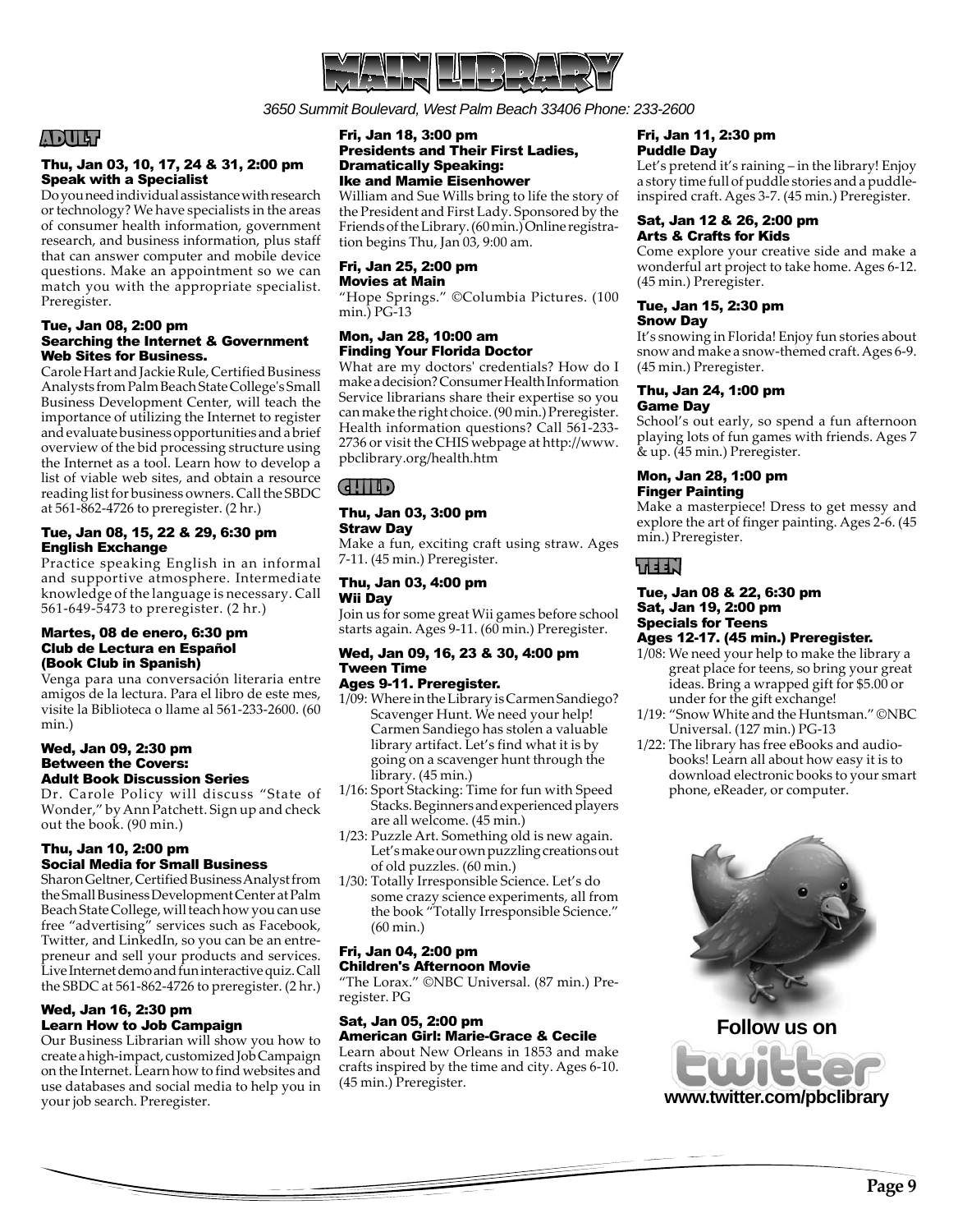

*5689 Okeechobee Boulevard, West Palm Beach 33417 Phone: 233-1880*

# ADULT

### Thu, Jan 03, 10, 17 & 24, 3:00 pm The Great Courses® Documentaries: Great Masters – Mozart, His Life and Music

Professor Robert Greenberg, Ph.D., appears in this eight-lecture, DVD, biographical and musical study of Wolfgang Amadeus Mozart. Sponsored by the Friends of the Library. (45 min.) Preregister. Shown with permission. Not rated. 1/03: The Flight from Salzburg and

- Arrival in Vienna.
- 1/10: Life in Vienna.
- 1/17: Operas in Vienna.
- 1/24: The Last Years.

### Mon, Jan 07, 14 & 28, 6:00 pm English Exchange

Practice speaking English in an informal and supportive atmosphere. Intermediate knowledge of the language is necessary. Call 561-649-5473 to preregister. (2 hr.)

### Wed, Jan 16, 2:30 pm Between the Covers: Adult Book Discussion Series

Dr. Carole Policy will discuss "The Post-Birthday World," by Lionel Shriver. Sign up and check out the book. (90 min.)

### Tue, Jan 22, 3:00 pm Presidents and Their First Ladies, Dramatically Speaking: Ike and Mamie Eisenhower

William and Sue Wills bring to life the story of the President and First Lady. Sponsored by the Friends of the Library. (60 min.) Online registration begins Thu, Jan 03, 9:00 am.

### Wed, Jan 23, 2:00 pm Palm Beach County in the Year 1513

A look at the native American tribes, village sites, and topography of the Palm Beaches at the time of explorer Juan Ponce de Leon's visit to Florida in 1513. Presenter: Bob Davidsson, Palm Beach County Library System's Government Research

Service (GRS) librarian and author of the book "Indian River: A History of the Ais Indians in Spanish Florida." Preregister.



### Sat, Jan 12, 11:00 am Family Origami

Learn how a few simple folds can turn an ordinary sheet of paper into an interesting Origami figure. Ages 6 & up. (45 min.) Preregister.



*500 Civic Center Way, Royal Palm Beach 33411 Phone: 790-6030*

# ADULT

### Tue, Jan 15, 2:00 pm Between the Covers: Adult Book Discussion Series

Barbara Harnick will discuss "For Whom the Bell Tolls," by Ernest Hemingway. Sign up and check out the book. (90 min.)

### Thu, Jan 24, 2:00 pm Presidents and Their First Ladies, Dramatically Speaking: Ike and Mamie Eisenhower

William and Sue Wills bring to life the story of the President and First Lady. Sponsored by the Friends of the Library. (60 min.) Online registration begins Thu, Jan 03, 9:00 am.

### Sat, Jan 26, 9:00 am Writing Series: Theme

Learn how to find the heart of your story and strengthen the rest of your narrative to set it off in its best light. This writing series is designed for beginning to intermediate writers. (75 min.) Preregister.

# CHILD

### Wed, Jan 02, 11:00 am Drop-In Winter Story Time

We offer Baby Story Time for ages 0-23 months, Explore and Learn Activity Time for ages 2-4, and Classic Story Time for ages 4-6. See our separate Story Time schedule flier for dates and times.

### Wed, Jan 02, Fri, Jan 04 & Mon, Jan 07, 3:30 pm Crafternoon

Drop in and make a simple craft during your library visit. Ages 2 & up. (60 min.)

### Fri, Jan 04, 2:00 pm Wii Gaming

Enjoy playing Wii games and check out our new Graphic Novels. Ages 6-9. (60 min.) Preregister.

### Mon, Jan 07, 14 & 28, 5:00 pm Crochet Club

Learn basic stitches and socialize while you work on projects. Ages 9-14. (45 min.) Preregister.

### Wed, Jan 09, 4:30 pm Reading Buddies

Children work, once a week, with a teen to read together and play literacy games. Pick up an application. The winter session meets on Wednesdays at 4:30 pm, from Jan 09-Feb 27. Grades K-5. (45 min.) Preregister.

### Tue, Jan 22, 3:30 pm Oatmeal Play Dough

Celebrate Oatmeal Month by making gooey play dough. Dress to get messy. Ages 6-9. (45 min.) Preregister.

### Tue, Jan 29, 4:30 pm Book Hedgehogs

Fold pages to turn a worn-out, paperback book into a cute hedgehog. See a sample at the Children's Desk. Ages 9-14. (75 min.) Preregister.

# TEEN

### Wed, Jan 02, 10:00 am Be a Reading Buddy

Teens - meet on Wednesdays at 4:30 pm to read with children and earn volunteer hours. Pick up an application. Grades 6-12. Preregister.

# Sat, Jan 05, 2:30 pm

# Teen Gaming

Enjoy snacks while you play Wii games. Ages 10-15. (60 min.) Preregister.

### Sat, Jan 19, 2:30 pm Teen Advisory Posse

Find out what's coming and share your ideas for future teen programs. Snacks provided. Ages 12-17. (20 min.)

### Sat, Jan 19, 3:00 pm Anime Club

Watch Anime, eat pizza, and check out our newest Manga titles. Snacks provided. Ages 12-17. (45 min.) Preregister.

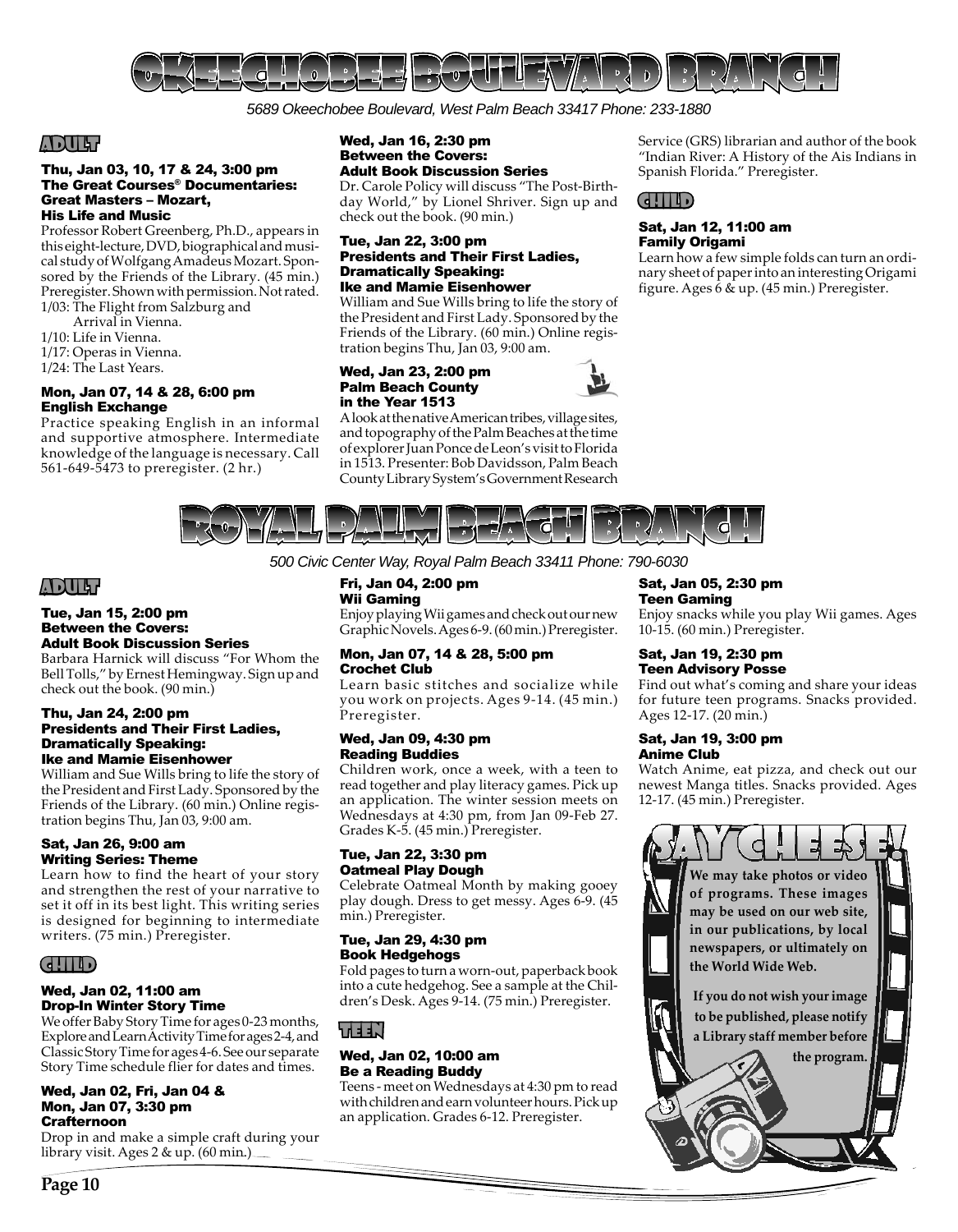

*461 Old Dixie Highway North, Tequesta 33469 Phone: 746-5970*

# ADULT

### Thu, Jan 10, 2:00 pm Between the Covers: Adult Book Discussion Series

Dr. Sara Brown will discuss "Caleb's Crossing," by Geraldine Brooks. Sign up and check out the book. (90 min.)

### CHILD

### Tue, Jan 22, 6:30 pm True Animal Tales to Warm the Heart

Animals are amazing, there are elephants that can paint and a piglet that was raised by a dog. Join us for these and other tales followed by a take home craft. Ages 2 & up. (45 min.) Preregister.



*1951 Royal Fern Drive, Wellington 33414 Phone: 790-6070*

# ADULT

### Thu, Jan 03, 6:30 pm Writers' Critique Workshop

Share, offer, and accept constructive criticism to improve your fiction, nonfiction, and poetry in a supportive atmosphere led by Caryn DeVincenti, of the Florida Writers' Association, Palm Beach County. (2 hr.) Preregister.

### Thu, Jan 10, 2:30 pm Meet the Author: Donna Gruber Adair

In "An American Odyssey," this author crafts a riveting tale of her family's pioneer travels through the early American frontier. Hear the story behind the book with photographs and replicas. A book signing will follow. (60 min.) Preregister.

### Mon, Jan 14, 6:30 pm Introduction to Irish Dancing

Marie Marzi, from the Aranmore Academy of Irish Dance, guides you through beginner steps based on traditional dance forms. Wear comfortable clothing and sneakers. (60 min.) Preregister.

### Tue, Jan 15, 6:00 pm Chess Club for Adults

Practice your strategy skills with other players. Basic game knowledge required. (2 hr.) Preregister.

### Wed, Jan 16 & 30, 6:30 pm Hooked on Crochet

Learn beginning techniques or bring current projects to share and work on. Beginners pick up a materials list when you preregister. (90 min.)

### Tue, Jan 22, 6:30 pm Between the Covers: Adult Book Discussion Series

Sara Harris will discuss "Daughter of Fortune," by Isabel Allende. Sign up and check out the book. (90 min.)

### Thu, Jan 24, 6:00 pm Presidents and Their First Ladies, Dramatically Speaking: Ike and Mamie Eisenhower

William and Sue Wills bring to life the story of the President and First Lady. Sponsored by the Friends of the Library. (60 min.) Online registration begins Thu, Jan 03, 9:00 am.

### Thu, Jan 31, 6:30 pm Craft Night: Fabulous Fabric Flowers

Learn to make gorgeous, no-sew flowers with fabric and felt. Bring some fabric from home. All other materials provided. (60 min.) Preregister.

# $\mathsf{G}$

### Tue, Jan 08, 4:00 pm Games for Tweens

Play Wii, Nintendo, and board games with a holiday twist! Ages 8-12. (90 min.) First-come, first-served. Limit 20.

### Fri, Jan 11, 2:30 pm Movie Matinee

"The Pirates! Band of Misfits." ©Columbia Pictures. (88 min.) PG

### Sat, Jan 12, 11:00 am Tween Scrapbooking

Use your photos and memorabilia from the holiday vacation to create an "All About Me" scrapbook full of notes, quotes, clippings, cards, and/or photos. Ages 9-12. (90 min.) First-come, first-served. Limit 20.

### Mon, Jan 14, 6:00 pm Introduction to Irish Dancing for Children

Marie Marzi, from the Aranmore Academy of Irish Dance, will guide you through beginner dance steps. Wear comfy clothing and sneakers. Ages 7-12. (30 min.)

### Wed, Jan 16, 3:30 pm Mini Monsters

Mold your very own mini monster out of clay. Ages 8 & up. (45+ min.) First-come, first-served. Limit 20.

### Thu, Jan 17, 6:00 pm Pajama Tales

Wear your jammies and bring your teddy bear as we wind down for the evening with bedtime stories. Ages 2-6. (45 min.) First-come, firstserved. Limit 40.

### Sat, Jan 19, 2:30 pm Chess Club for Kids

Practice your strategy skills with other players. Basic game knowledge required. Ages 8 & up. (60 min.) First-come, first-served. Limit 20.

### Thu, Jan 24, 6:00 pm Let it Snow!

Create a unique snow globe and take a little snowy weather home with you. Ages 5 & up. (45 min.) First-come, first-served. Limit 20.

### Mon, Jan 28, 4:00 pm Legos

Builders – create vehicles or buildings out of Lego pieces. Ages 8 & up. (45 min.) Firstcome, first-served. Limit 25.

### Tue, Jan 29, 3:30 pm Inspire Your Heart With Art

Create to your heart's content with color, design, and your hands. Ages 8-12. (90 min.) First-come, first-served. Limit 24.

# LEEN?

# Thu, Jan 10, 6:00 pm

### Teen Flick Fix

"Men in Black 3." ©Columbia Pictures. (106 min.) PG-13

### Sat, Jan 12, 2:30 pm Extreme Scrapbooking

If you have photos and memorabilia from the holiday vacation, create an extreme scrapbook. Bring notes, tags, old tickets, clippings, cards, and/or photos you may want to scrapbook. Ages 13-17. (2 hr.) First-come, first-served. Limit 20.

### Tue, Jan 15, 6:00 pm Pizza Bagels

Learn how to create these scrumptious treats. Grades 6-12. (60 min.) First-come, first-served. Limit 25.

### Tue, Jan 22, 6:00 pm Frosted Notes

Bring the current book, graphic novel, or Manga you're reading and share it while snacking on ice cream. Grades 6-12. (60 min.) First-come, first-served. Limit 25.

### Tue, Jan 29, 6:00 pm Teen Game Night

Play Nintendo Wii and board games. Ages 12-17. (2 hr.)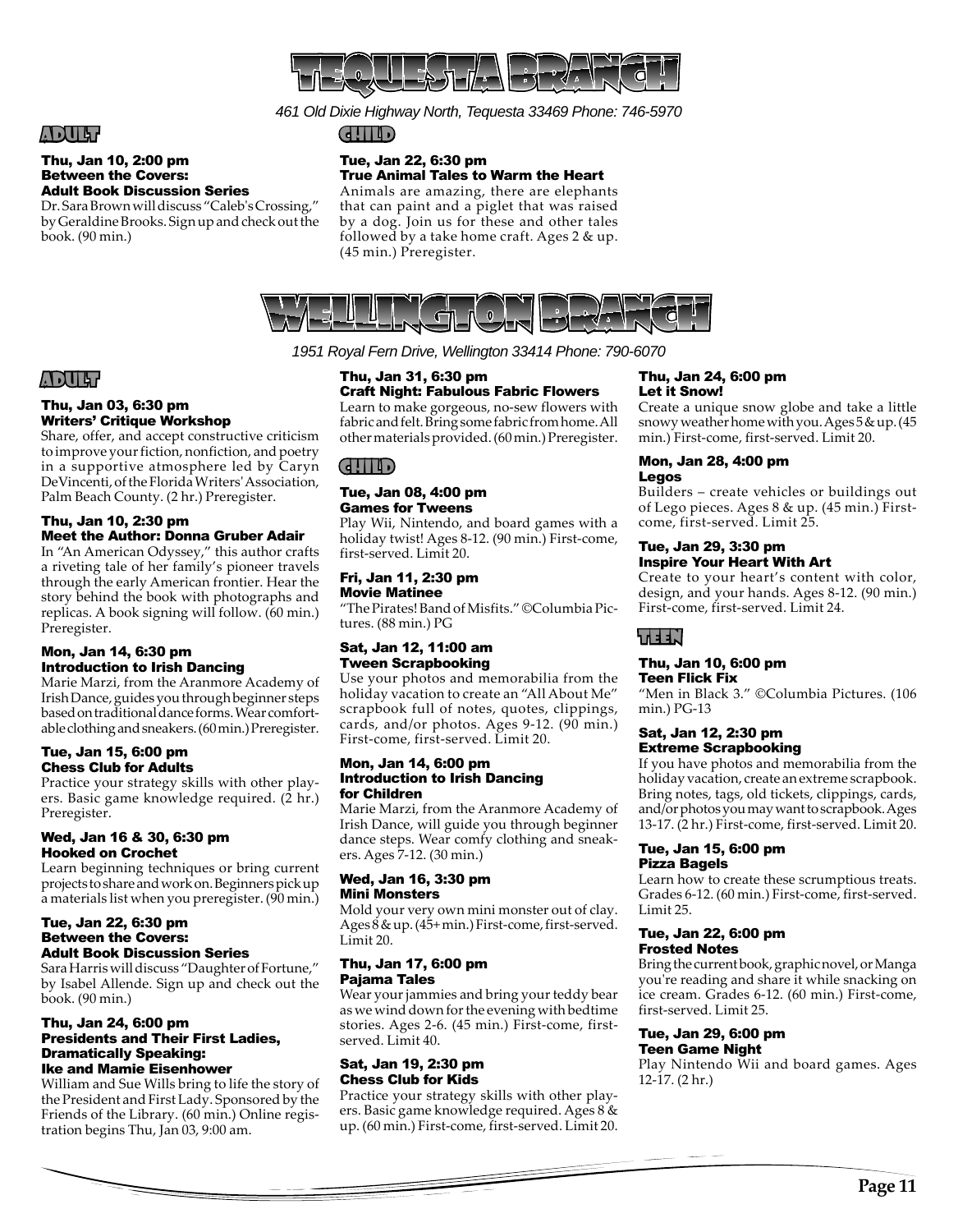

*18685 State Road 7, Boca Raton 33498 Phone: 470-1600*

# ADULT

### Mon, Jan 07, 14 & 28, 1:00 pm English Exchange

Practice speaking English in an informal and supportive atmosphere. Intermediate knowledge of the language is necessary. Call 561-649-5473 to preregister. (2 hr.)

### Tue, Jan 15, 2:00 pm Movie Matinee

"Safe House." ©NBC Universal. (112 min.) R

### Thu, Jan 17, 6:30 pm Florida Writers' Critique Group

Share and accept constructive comments to improve your writing in a supportive atmosphere led by Caryn DeVincenti, of the Florida Writers' Association. Bring a short written sample to read aloud. (2 hr.) Preregister.

### Fri, Jan 18, 2:00 pm Boca Raton: Our First 50 Years

The Boca Raton Historical Society presents the city's early history illustrated with photographs from their archives. Sponsored by the Friends of the Library. (60 min.)

### Tue, Jan 22, 2:00 pm Book Discussion: Cooking the Books

This month we'll discuss cookbooks about healthy food. Try a recipe at home, then come and discuss it. (90 min.) Sign up and check out the book.

### Wed, Jan 23, 2:00 pm Presidents and Their First Ladies, Dramatically Speaking: Ike and Mamie Eisenhower

William and Sue Wills bring to life the story of the President and First Lady. Sponsored by the Friends of the Library. (60 min.) Online preregistration begins Thu, Jan 03, 9:00 am.

### Tue, Jan 29, 2:00 pm Between the Covers: Adult Book Discussion Series

Nora Natke will discuss "Fall of Giants," by Ken Follett. Sign up and check out the book. (90 min.)

# CHILD

### Thu, Jan 03, 3:00 pm Winter in Florida

We'll read about winter in our not-so-cold state of Florida. Listen to a story or two, play a game, and make a craft to take home. Grades K-3. (45 min.) Preregister.

### Mon, Jan 07, 2:00 pm Family Movie

"Secret of the Wings." ©Walt Disney Pictures. (92 min.) G

### Sat, Jan 19, 10:30 am Toddler Story Time

Come listen to a story or two. We'll also dance and sing to fun songs and fingerplays. Ages 1-2. (30 min.) Preregister.

### Sat, Jan 26, 10:30 am Saturday Morning Crafts

Stop in the story time room for a casual craft time featuring a variety of simple crafts. Ages 3-8. (60 min.)

### Sat, Jan 26, 2:30 pm Family Gaming: Wii Love to Have Fun

Bring your parent and your favorite Wii controller (or use one of ours) and challenge mom or dad in a friendly Wii game. Grades 3 & up. (60 min.)

# KEEN'

### Thu, Jan 03, 5:30 pm Light Up the Night

Celebrate the New Year with fun and games featuring glow stick bowling and glow necklace ring toss. Book drawings. Grades 6 & up. (60 min.) Preregister.

### Sat, Jan 19, 2:30 pm Button Making

Come make your own professional-looking buttons using images or artwork you bring or something you create here. Grades 6 & up. (45 min.) Preregister.



### *9451 Jog Road, Boynton Beach 33437 Phone: 734-5556*

# ADULT

### Wed, Jan 02, 09 & 16, 9:00 am eBook Assistance: One-on-One (Hands-on)

Call for an appointment and learn how to borrow the library's eBooks in a session with staff. Bring your compatible eReader, laptop, mobile device, or tablet. (30 min.) Preregister.

### Thu, Jan 03, 10 & 17, 2:00 pm The Great Courses® Documentaries: From Monet to Van Gogh - A History of Impressionism

Explore the history of Impressionism from Monet to Van Gogh from 1830 to 1935. Sponsored by the Friends of the Library. (90 min.) Preregister. Shown with permission. Not rated.

- 1/03: Pt. 16, 17, & 18-Mary Cassatt; Manet's Later Works; Departures. Tickets available starting Dec 13.
- 1/10: Pt. 19, 20, & 21-Paul Gauguin; The Final Exhibition; The Studio of the South: Van Gogh and Gauguin. Tickets available starting Jan 03.
- 1/17: Pt. 22, 23, & 24-Henri de Toulouse-Lautrec; The Nabis; La Fin. Tickets available starting Jan 10.

### Mon, Jan 07, 6:30 pm Kick It Up A Notch Writers' Workshop-Session 3: Do You See What I See? (Point of View)

For novice and experienced writers interested in skills improvement, constructive critiques, and fun. Bring a pen and pad, something you've written, and an open mind. Led by Buck Buchanan. (2 hr.)

### Tue, Jan 08, 11:30 am Between the Covers: Adult Book Discussion Series

Nora Natke will discuss "John Adams," by David McCullough. Sign up and check out the book. (90 min.)

### Tue, Jan 08, 2:00 pm Between the Covers: Adult Book Discussion Series

Nora Natke will discuss "The Pact: A Love Story," by Jodi Picoult. Sign up and check out the book. (90 min.)

### Tue, Jan 08, 7:00 pm Sherlock Holmes Mystery Club

Join other Sherlock fans and facilitator Howard Schoen for films and discussions of the renowned literary detective. (75 min.)

### Wed, Jan 09, 1:30 pm Knitting For a Cause

Knit and crochet with expert "blanketeers" from Project Linus. The crafts you make will go to children in need. Bring your favorite pattern and needles, bright yarn, and a giving spirit. (60 min.)

### Mon, Jan 14, 2:00 pm Writers LIVE! Presents: Peter Abrahams (aka Spencer Quinn)

This best-selling novelist will talk about his new book "A Fistful of Collars." A book signing will follow. Sponsored by the Friends of the Library. (90 min.) Preregister online at www.pbclibrary. org/writerslive.

### Tue, Jan 15, 2:00 pm Let's Make A Scene!

Enjoy this special program featuring monologues, dialogues, and poems of American life, all with audience participation. (60 min.) Preregister.

### Martes, 15 de enero, 6:30 pm Tertulia Literaria: "El Tiempo Entre Costuras"

### (Literary Gathering: "The Time In Between," program in Spanish)

Únase con lectores desde alrededor del Sur del Condado a disfrutar este libro de "intriga,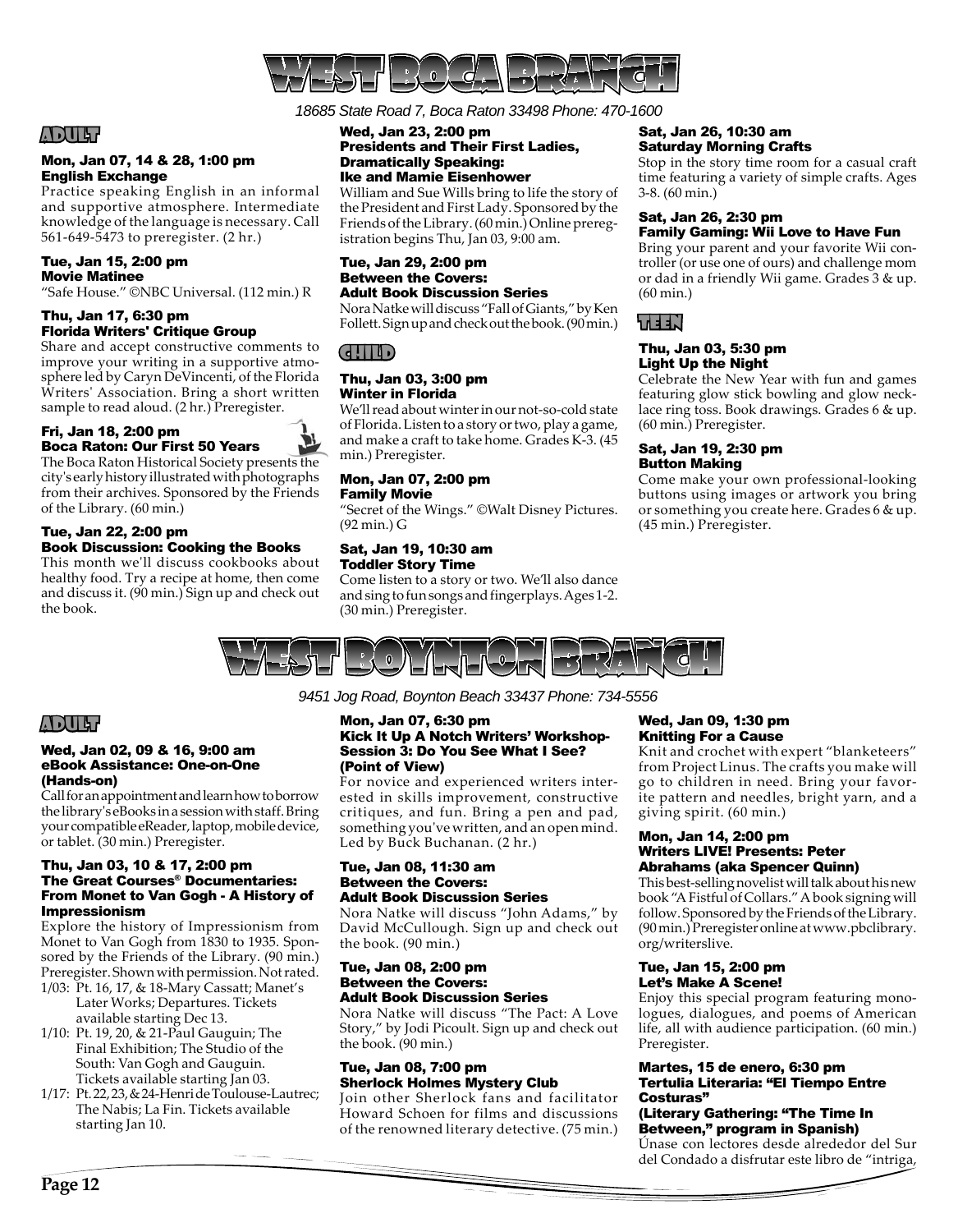amor, misterio y ternura" por María Dueñas. Ejemplares están disponibles en el Mostrador de Referencia. (90 min.)

### Wed, Jan 16, 1:00 pm Natural Medicine: Finding Trusted Resources

Learn how to assess health claims and become an educated health consumer by learning to ask the right questions. Computer experience is not necessary. (90 min.) Preregister. Health information questions? Call 233-2736 or visit the CHIS webpage at http://www.pbclibrary. org/health.htm

### Sat, Jan 19, 10:30 am Presidents and Their First Ladies, Dramatically Speaking: Ike and Mamie Eisenhower

William and Sue Wills bring to life the story of the President and First Lady. Sponsored by the Friends of the Library. (60 min.) Online registration begins Thu, Jan 03, 9:00 am.

### Wed, Jan 23, 6:30 pm Decorate Your Home in an Hour by Using What You Already Have

Lauri Ward, "the Queen of Redesign," and author of several best-selling decorating books, will share simple ideas for using what you have in your home or office to create a fresh, updated, more refined look without spending a lot of money. (90 min.) Tickets available starting Jan 15.

### Thu, Jan 24, 2:00 pm Writers LIVE! Presents: Steven M. Forman

This best-selling novelist will talk about his new book "Boca Daze." A book signing will follow.

Sponsored by the Friends of the Library. (90 min.) Preregister online at www.pbclibrary. org/writerslive.

### Sat, Jan 26, 2:30 pm Echoes of the Hills: Appalachian Song, Story & Dance

Award-winning folk duo Jeni and Billy bring their heritage together with original songs that tell the story of the miners of Jewel Ridge in Southwest Virginia, winding roads, beauty queens, quilters, the sacred harp, and moonshiners. Sponsored by the Friends of the Library. (75 min.) Tickets available starting Jan 22.

### Tue, Jan 29, 2:00 pm ABC's of Breast Screening

This program could save your life! Presented by Sonali Pandya, M.D., Breast Surgeon from Bethesda Health Center. (60 min.) Preregister.

### Wed, Jan 30, 1:00 pm Government Contracting 101

Whether you're already selling to the government or want to find out how to do it, the Small Business Development Center will discuss government contracting, how to develop a process to find bid opportunities, and gain a better understanding of the SBA's certification programs. Presented by Procurement and Technical Assistance Center Specialist Jackie Rule. (2 hr.) Preregister.

### Thu, Jan 31, 2:00 pm Meet The Author: Ben G. Frank

This journalist and author will discuss the Diaspora, exotic Jewish communities, and his worldwide travels in his latest book "The Scattered Tribe: Traveling the Diaspora from Cuba

to India and Beyond." (60 min.) Tickets available starting Jan 23.

# CHILD

### Wed, Jan 02, 2:00 pm Teddy Bear, Teddy Bear

Bring your favorite bear to hear stories about some of their friends. Ages 3 & up. (45 min.) Preregister.

### Wed, Jan 02, 09, 16, 23 & 30, 3:30 pm Chess Club

Join other chess enthusiasts for a game or two and practice your skills. Ages 8–12. (60 min.)

### Wed, Jan 23, 2:00 pm Fairies & Dragons Story Time

Do princesses tell stories? Sure they do at fairy tale story time. Ages 3-5. (45 min.) Preregister.

# LEEN P

### Thu, Jan 10, 6:30 pm Do the Write Thing: A Monthly Teen Writing Workshop

Learn how to create memorable characters, hook your reader, and keep them turning pages. Bring your work in progress (fiction, nonfiction, poetry, or prose) to share and get constructive feedback in a supportive atmosphere. Ages 12-17. (2 hr.) Preregister.



Classes are either Lecture (informational only) or Hands-on (using a computer). Some hands-on classes are also available in Basic, Intermediate, or Advanced levels. eBook classes vary from branch to branch and from device to device – call for more information. Call the location of your choice early to preregister — classes fill up fast!

### Access − Basics (Hands-on)

Learn how to use Microsoft Access to create a database for compiling and sorting data. Some computer experience is necessary. (60 min.) **Main Library**  Thu, Jan 17, 1:00 pm

### Browsers − Basic (Hands-on)

A browser is the name for the software used to access the Internet. Learn the basics of using the Microsoft Internet Explorer browser. Some computer experience is necessary. (60 min.-2 hr.) **Greenacres Branch**  Thu, Jan 03, 2:30 pm **Royal Palm Beach Branch**  Mon, Jan 14, 2:15 pm

**Gardens Branch**  Tue, Jan 15, 10:30 am **Acreage Branch**  Tue, Jan 22, 6:30 pm **Okeechobee Blvd. Branch**  Wed, Jan 23, 8:30 am **Jupiter Branch**  Wed, Jan 23, 10:00 am **West Boynton Branch**  Thu, Jan 24, 9:00 am

### Computer Keyboard & Typing − Basic (Hands-on)

Learn the basics about the keys on the computer keyboard and practice typing using online tutorials. (60 min.) **Royal Palm Beach Branch**  Tue, Jan 08, 2:15 pm **Gardens Branch**  Wed, Jan 09, 10:30 am **Acreage Branch**  Tue, Jan 15, 2:30 pm

**Main Library**  Wed, Jan 23, 11:00 am

### Computers − Beginning (Hands-on) Prerequisite: Mousing

Learn the basics about computers including hardware, software, files, and networks. (60 min.-2 hr.) **Acreage Branch**  Tue, Jan 08, 11:30 am **Jupiter Branch**  Wed, Jan 16, 10:00 am

### Correo Electrónico Avanzado (Hands-on)

### (Email − Advanced, in Spanish)

Aprenda cómo crear carpetas, adjuntar archivos, y usar la libreta de contactos en su cuenta de correo electrónico en el Internet. (90 min.-2 hr.) Se requiere registrarse. **Lantana Road Branch** 

Jueves, 24 de enero, 10:00 am

### Correo Electrónico Básico (Hands-on) (Email − Basics, in Spanish)

Aprenda lo básico para crear y usar una cuenta de correo electrónico en esta conferencia que se dictará en español. (90 min.) Se requiere registrarse.

### **Belle Glade Branch**

Sábado, 12 de enero, 10:00 am **Main Library**  Martes, 15 de enero, 1:00 pm **Lantana Road Branch**  Jueves, 17 de enero, 10:00 am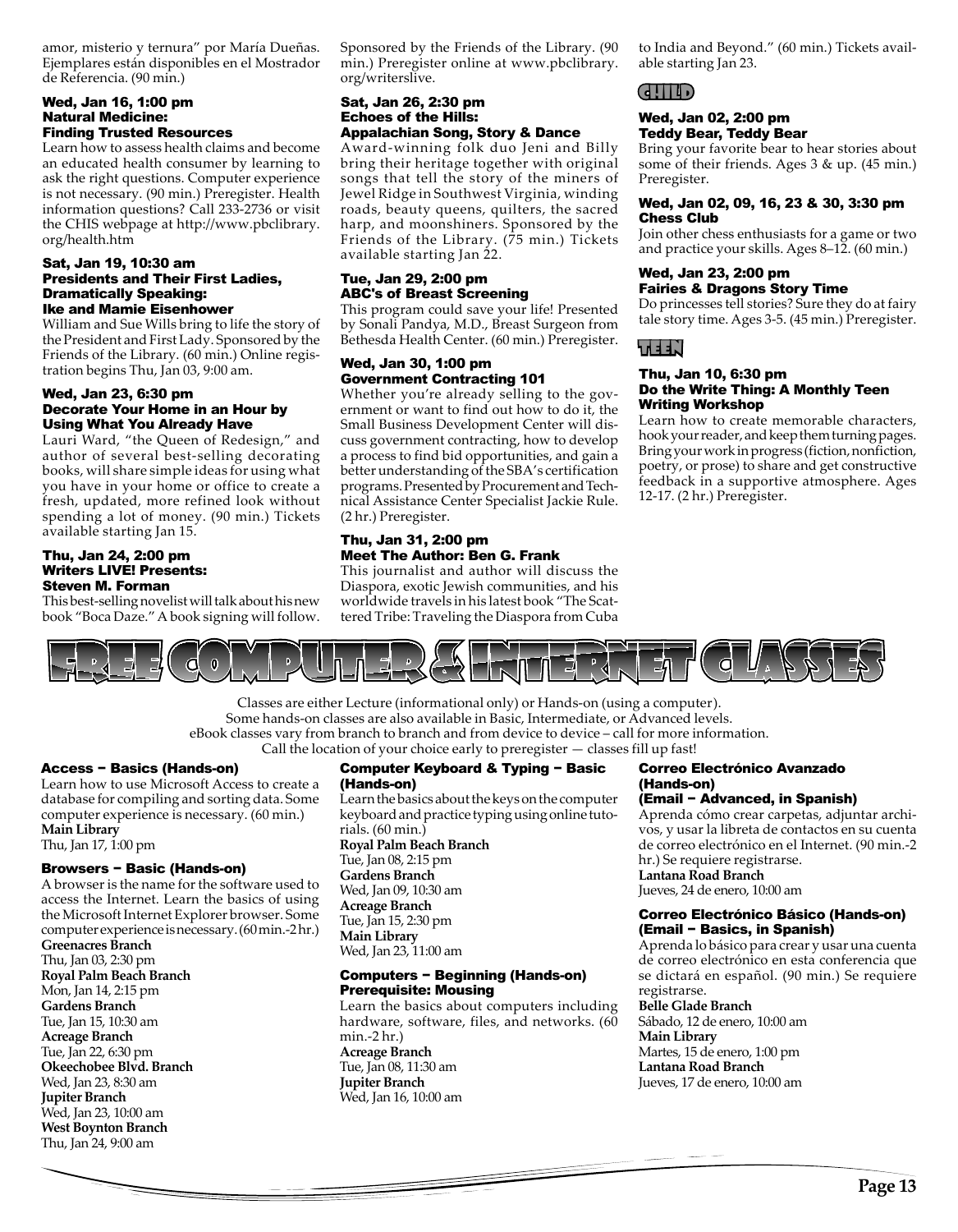### Digital Photography (Lecture) Prerequisite: Basic computer skills and camera operation.

Learn how to transfer photos from your camera to your PC. Uploading, organizing, saving, editing, and popular photo sharing sites will also be covered. (2 hr) **Jupiter Branch** 

Mon, Jan 07, 6:00 pm

### eBooks − Basic (Hands-on)

Learn about the Library's eBook service, how to get eBooks, and what is needed to transfer an eBook to a reader. Bring your device (see what the various branches are offering below) and your account information for assistance. (30 min.-2 hr.)

### **West Boca Branch**

Wed, Jan 02, 2:00 pm (Kindle) Wed, Jan 09, 2:00 pm (Nook) Wed, Jan 16, 2:00 pm (iPad) **Main Library**  Thu, Jan 03, 2:30 pm **Royal Palm Beach Branch**  Mon, Jan 07 or 14, 6:00 pm **Acreage Branch**  Wed, Jan 09, 10:30 am **Glades Road Branch**  Sat, Jan 12, 8:30 am (Kindle) Sat, Jan 26, 8:30 am (Nook) **Jupiter Branch**  Wed, Jan 23, 2:00 pm

### eBooks − Basic (Lecture)

Learn about the Library's eBook service, how to borrow eBooks, and what's needed to transfer an eBook to a portable device. (60 min.) **Okeechobee Blvd. Branch**  Wed, Jan 09, 10:30 am (Kindle) Wed, Jan 23, 10:30 am (Nook) **Wellington Branch**  Wed, Jan 16, 2:30 pm (Kindle) Wed, Jan 23, 2:30 pm (Nook & mobile apps) **Greenacres Branch**  Mon, Jan 28, 2:30 pm (Nook, Sony, iPad) Tue, Jan 29, 6:00 pm (Kindle) **Gardens Branch**  Wed, Jan 30, 10:30 am

### Ejercitando el Ratón (Hands-on) (Mousing, in Spanish)

Aprenda a utilizar el ratón mediante un programa que se permite hacerlo a su paso. Para principiantes. Se requiere registrarse. (60 min.) **Jupiter Branch** 

Miércoles, 09 de enero, 6:00 pm

### Email − Advanced (Hands-on)

Current email users will learn advanced functions like creating an address or contact list, moving messages to a folder, and sending attachments. Contact your branch for class specifics. Email experience is necessary. (60 min.-2 hr.)

**Greenacres Branch**  Wed, Jan 09, 2:30 pm **Royal Palm Beach Branch**  Wed, Jan 23, 10:15 am **Jupiter Branch**  Fri, Jan 25, 10:00 am

### Email − Basic (Hands-on)

Learn how to use free, web-based, email programs, such as Yahoo!, Gmail or Hotmail. Contact your branch for class specifics. Some computer experience is necessary. (60 min.-2 hr.)

**Main Library**  Sat, Jan 05, 10:00 am **Greenacres Branch**  Mon, Jan 07, 2:30 pm **Wellington Branch**  Thu, Jan 10, 10:30 am **Jupiter Branch**  Fri, Jan 18, 10:00 am **Royal Palm Beach Branch**  Tue, Jan 22, 10:15 am **Hagen Ranch Road Branch**  Wed, Jan 23, 2:00 pm **Gardens Branch**  Thu, Jan 24, 10:30 am **West Boca Branch**  Thu, Jan 24, 3:00 pm

### Entwodiksyon a Microsoft PowerPoint (Hands-on)

(PowerPoint, in Creole) Vini aprann konnen koman pou nou itilize lojisyel sa ke yo rele Microsoft PowerPoint. (90 min). Anrejistre alavans.

**Main Library**  Samdi, Janvye 19, 10:00 am

### Excel − Advanced (Hands-on) Prerequisite: Excel − Intermediate

In this advanced class we'll explore Excel's database features, take an in-depth look at creating charts with dynamic data, and analyze data with pivot tables. Introduces linking to worksheets, hiding data, advanced formulas, charts, saving, and printing. (90 min.-2 hr.) **Jupiter Branch** 

Tue, Jan 15, 10:00 am

### Excel − Basics (Hands-on)

Learn how to create a basic spreadsheet and make simple charts and graphs. Some computer experience is necessary. (60 min.) **Wellington Branch**  Wed, Jan 09, 2:30 pm **Main Library**  Wed, Jan 23, 2:30 pm **Greenacres Branch**  Thu, Jan 24, 2:30 pm **West Boynton Branch**  Thu, Jan 31, 9:00 am

### Excel − Intermediate (Hands-on) Prerequisite: Excel − Basics

This class reviews the skills learned in Excel – Basics, and adds formatting, advanced formulas, and more. (2 hr.) **Jupiter Branch**  Tue, Jan 08, 10:00 am

### Fichye Ak Katab (Hands-on) (File Basics, in Creole)

Vini aprann konen koman pou nou itilize operating system ke yo rele Windows XP-an, pa eksanp kreye e oganize fichye ansanm ak katab. Teyori ak pratik. Maksimom 8 moun. (2 hr.) Anregistre alavans. **Okeechobee Blvd. Branch** 

Lendi, Janvye 28, 6:00 pm

### Files − Basics (Hands-on)

Learn how to create, name, move, and organize files and folders on your computer. (60 min.-2 hours) **Lantana Road Branch**  Mon, Jan 14, 10:00 am **Greenacres Branch**  Thu, Jan 17, 10:00 am

**Wellington Branch** 

Thu, Jan 17, 2:30 pm **Gardens Branch**  Wed, Jan 23, 10:30 am **Jupiter Branch**  Wed, Jan 30, 10:00 am

### Google Calendar − Basics (Hands-on)

In this workshop, you'll learn what Google Calendar is and what you need to use it, including how to create an event, how to delete an event, how to edit an event, and how to change default settings. Basic mousing skills required. (60-90 min.) **Hagen Ranch Road Branch** 

Tue, Jan 22, 7:00 pm

### Hot Technology Topics (Lecture)

An overview of the latest technologies including Digital Cameras, MP3 Players, Voice-Over-Internet, Blogs/Twitter, Social Networking, Wikis, and more. (2 hr.) **Tequesta Branch**  Fri, Jan 11, 2:00 pm **Jupiter Branch**  Thu, Jan 31, 10:00 am

### Internet − Basics (Hands-on) Prerequisite: Internet − Basics (Lecture)

Learn how to use a Web Directory, search engines, and other specialized search tools. (60-90 min.)

**Wellington Branch**  Sat, Jan 05, 8:30 am **Hagen Ranch Road Branch**  Mon, Jan 14, 10:00 am (Pt. 1) & 2:00 pm (Pt. 2) **Royal Palm Beach Branch**  Tue, Jan 15, 10:15 am **Gardens Branch**  Thu, Jan 17, 10:30 am **Glades Road Branch**  Wed, Jan 23, 2:00 pm **Lantana Road Branch**  Mon, Jan 28, 10:00 am

### Internet − Basics (Lecture)

Learn the basics of using the Internet in this helpful beginners-only lecture. (90 min.) **Main Library**  Thu, Jan 10, 2:30 pm

### Internet Básico (Hands-on) (Internet − Beginning, in Spanish)

Aprenda lo básico en esta clase de Internet para principiantes. (90 min.-2 hr.) Se requiere registrarse.

### **Jupiter Branch**

Miércoles, 23 de enero, 6:00 pm **Main Library**  Jueves, 24 de enero, 1:00 pm

### Look It Up! (Hands-on)

Learn how to access your Library account from home, renew your materials, locate items, place books on hold, and find book reviews, and what else the Library has to offer on its website, free, with your library card. Contact your branch for class specifics. (60-90 min.)

**Acreage Branch** 

Thu, Jan 10, 6:30 pm

### Mouse Practice an Kreyol (Hands-on) (Mouse Practice, in Creole)

Apran-n kóman pou ou itilize yon odinatè epi kóman pou manivre yon komputè souri. (60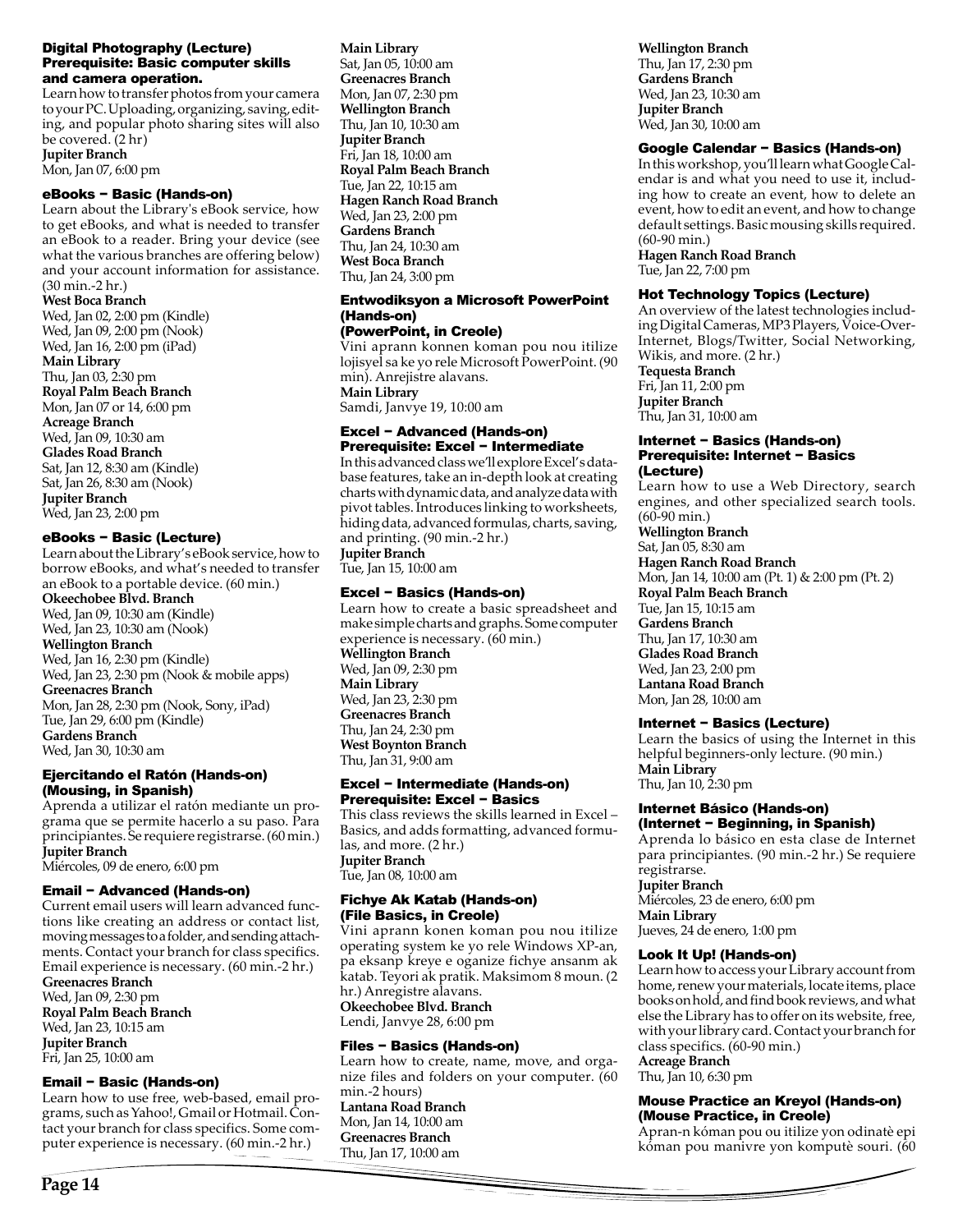min.) Anregistre alalvans. **Lantana Road Branch**  Madi, Janvye 15, 10:00 am

Mousing (Hands-on) Practice using a mouse in a self-paced setting. For beginners. (60 min.) **Wellington Branch**  Wed, Jan 02, 8:30 am **Greenacres Branch**  Wed, Jan 02, 2:30 pm **West Boynton Branch**  Thu, Jan 03, 9:00 am **West Boca Branch**  Thu, Jan 03, 3:00 pm **Lantana Road Branch**  Mon, Jan 07, 10:00 am **Royal Palm Beach Branch**  Mon, Jan 07, 2:15 pm **Glades Road Branch**  Tue, Jan 08, 8:30 am **Main Library**  Tue, Jan 08, 10:00 am **Acreage Branch**  Tue, Jan 08, 10:30 am **Gardens Branch**  Tue, Jan 08, 10:30 am **Jupiter Branch**  Wed, Jan 09, 10:00 am **Hagen Ranch Road Branch**  Thu, Jan 10, 10:00 am **Okeechobee Blvd. Branch**  Wed, Jan 16, 8:30 am

### Mousing II (Hands-on) Prerequisite: Mousing

Practice using a mouse with Mousercise exercises. For beginners. (60 min.) **Glades Road Branch**  Wed, Jan 09, 8:30 am

### PowerPoint − Basics (Hands-on)

Learn to compose slides and to add eye-catching effects to your presentations. (60 min.) **Main Library**  Wed, Jan 09, 2:30 pm **Wellington Branch**  Tue, Jan 15, 2:30 pm **Acreage Branch**  Sat, Jan 19, 10:30 am **Greenacres Branch**  Wed, Jan 30, 10:00 am

### Publisher − Basic (Hands-on) Prerequisite: Word Processing − Basic

Discover how easy it is to use Microsoft Publisher to create birthday cards, business cards, calendars, and more.  $(2 \text{ hr.})$ **Main Library**  Wed, Jan 30, 1:00 pm

### Résumé Basics (Hands-on)

Learn tips for creating a better résumé. Word processing experience is required. (60 min.) Preregister.. **Main Library**  Wed, Jan 23, 1:00 pm **Lantana Road Branch**  Tue, Jan 29, 9:00 am

### Search Tools (Hands-on) Prerequisite: Internet − Beginning

Learn how to use search engines, web directories, and meta-search engines to find information on the Internet. (60 min.) **Greenacres Branch**  Tue, Jan 15, 2:30 pm **West Boca Branch**  Thu, Jan 17, 3:00 pm **Acreage Branch**  Sat, Jan 19, 2:30 pm **Glades Road Branch**  Tue, Jan 29, 2:00 pm **Gardens Branch**  Thu, Jan 31, 10:30 am

### Social Networking (Hands-on) Prerequisite: An email account and basic typing skills are required for this class.

Learn how to get started with social networking, from posting to locating people with similar interests. (60 min.) **West Boca Branch**  Wed, Jan 30, 2:00 pm (Facebook)

### Windows − Basic (Hands-on)

Learn the basics of moving around in the Windows environment and practice using a mouse. (60 min.) **Lantana Road Branch**  Tue, Jan 08, 10:00 am

**West Boynton Branch**  Thu, Jan 10, 9:00 am **Gardens Branch**  Thu, Jan 10, 10:30 am **Hagen Ranch Road Branch**  Thu, Jan 10, 2:00 pm

### **Royal Palm Beach Branch**  Thu, Jan 10, 2:15 pm **West Boca Branch**  Thu, Jan 10, 3:00 pm

**Glades Road Branch**  Tue, Jan 15, 2:00 pm

### Word Processing - Advanced Prerequisite: Word Processing − Intermediate

Continue exploring the more advanced features of Word to create professional looking documents. Contact your branch for class specifics. (60 min.-2 hr.) **Jupiter Branch**  Mon, Jan 28, 6:00 pm

### Word Processing - Basic (Hands-on)

Learn the basics of using Microsoft Word to create and edit documents. Some computer experience is necessary. (60 min.-2 hr.)

**Wellington Branch**  Tue, Jan 08, 2:30 pm **Main Library**  Wed, Jan 09, 1:00 pm **Gardens Branch**  Wed, Jan 16, 10:30 am **West Boynton Branch**  Thu, Jan 17, 9:00 am **Royal Palm Beach Branch**  Thu, Jan 17, 10:15 am **Lantana Road Branch**  Tue, Jan 22, 9:00 am **Greenacres Branch**  Tue, Jan 22, 2:30 pm **Hagen Ranch Road Branch**  Wed, Jan 23, 10:00 am **Jupiter Branch**  Thu, Jan 24, 10:00 am **Acreage Branch**  Tue, Jan 29, 7:00 pm

### Word Processing - Intermediate (Hands-on)

### Prerequisite: Word Processing − Basic

Build on the basics to learn more features to customize documents. Contact your branch for class specifics. (60 min.-2 hr.) **Jupiter Branch**  Mon, Jan 14, 6:00 pm **Main Library** 

Wed, Jan 16, 1:00 pm **Gardens Branch**  Tue, Jan 29, 10:30 am

# **In accordance with the provisions of the ADA, this document may be requested in an alternate format.**

| Library Hours                                         |                                              | Phone $#$ | Sun                      | Mon                 | Tue      | Wed      | Thu      | Fri      | Sat      |
|-------------------------------------------------------|----------------------------------------------|-----------|--------------------------|---------------------|----------|----------|----------|----------|----------|
| Main Library                                          | 3650 Summit Boulevard, WPB 33406             | 233-2600  | $12 - 5$                 | $9 - 9$             | $9 - 9$  | $9 - 9$  | $9 - 9$  | $9 - 6$  | $9 - 5$  |
| Acreage Branch                                        | 15801 Orange Blvd., Loxahatchee 33470        | 681-4100  | $12 - 5$                 | $10 - 9$            | $10 - 9$ | $10 - 9$ | $10 - 9$ | $10 - 5$ | $10 - 5$ |
| Belle Glade Branch                                    | 530 South Main Street, Belle Glade 33430     | 996-3453  | Closed                   | $10 - 8$            | $10 - 8$ | $10 - 8$ | $10 - 5$ | $10 - 5$ | $10 - 5$ |
| Clarence E. Anthony Branch                            | 375 S.W. 2nd Avenue, South Bay 33493         | 992-8393  | Closed                   | $11 - 7$            | $9 - 5$  | $11 - 7$ | $9 - 5$  | $9 - 5$  | $9 - 5$  |
| Gardens Branch                                        | 11303 Campus Drive, Palm Beach Gardens 33410 | 626-6133  | $12 - 5$                 | $10 - 9$            | $10 - 9$ | $10 - 9$ | $10 - 9$ | $10 - 6$ | $10 - 5$ |
| <b>Glades Road Branch</b>                             | 20701 95th Avenue South, Boca Raton 33434    | 482-4554  | Closed                   | $10 - 8$            | $10 - 8$ | $10 - 8$ | $10 - 5$ | $10 - 5$ | $10 - 5$ |
| <b>Greenacres Branch</b>                              | 3750 Jog Road, Greenacres 33467              | 641-9100  | Closed                   | $10 - 8$            | $10 - 8$ | $10 - 6$ | $10 - 6$ | $10 - 5$ | $10 - 5$ |
| Hagen Ranch Road Branch                               | 14350 Hagen Ranch Road, Delray Beach 33446   | 894-7500  | $12 - 5$                 | $9 - 9$             | $9 - 9$  | $9 - 9$  | $9 - 6$  | $9 - 6$  | $9 - 5$  |
| Jupiter Branch                                        | 705 Military Trail, Jupiter 33458            | 744-2301  | $12 - 5$                 | $10 - 9$            | $10 - 9$ | $10 - 9$ | $10 - 9$ | $10 - 5$ | $10 - 5$ |
| Lantana Road Branch                                   | 4020 Lantana Road, Lake Worth 33462          | 304-4500  | $12 - 5$                 | $10 - 9$            | $10 - 9$ | $10 - 9$ | $10 - 9$ | $10 - 6$ | $10 - 5$ |
| Loula V. York Branch                                  | 525 Bacom Point Road, Pahokee 33476          | 924-5928  | Closed                   | $11 - 7$            | $9 - 5$  | $11 - 7$ | $9 - 5$  | $9 - 5$  | $9 - 5$  |
| Okeechobee Blvd. Branch                               | 5689 Okeechobee Boulevard, WPB 33417         | 233-1880  | Closed                   | $10 - 8$            | $10 - 8$ | $10 - 8$ | $10 - 5$ | $10 - 5$ | $10 - 5$ |
| Royal Palm Beach Branch                               | 500 Civic Center Way, RPB 33411              | 790-6030  | Closed                   | $10 - 9$            | $10 - 9$ | $10 - 9$ | $10 - 6$ | $10 - 6$ | $10 - 5$ |
| Tequesta Branch                                       | 461 Old Dixie Highway North, Tequesta 33469  | 746-5970  | Closed                   | $10 - 8$            | $10 - 8$ | $10 - 8$ | $10 - 5$ | $10 - 5$ | $10 - 5$ |
| <b>Wellington Branch</b>                              | 1951 Royal Fern Drive, Wellington 33414      | 790-6070  | $12 - 5$                 | $10 - 9$            | $10 - 9$ | $10 - 9$ | $10 - 9$ | $10 - 6$ | $10 - 5$ |
| West Boca Branch                                      | 18685 State Road 7, Boca Raton 33498         | 470-1600  | $12 - 5$                 | $10 - 9$            | $10 - 9$ | $10 - 9$ | $10 - 9$ | $10 - 6$ | $10 - 5$ |
| West Boynton Branch                                   | 9451 Jog Road, Boynton Beach 33437           | 734-5556  | $12 - 5$                 | $10 - 9$            | $10 - 9$ | $10 - 9$ | $10 - 9$ | $10 - 5$ | $10 - 5$ |
| Adult Literacy/Talking Books/Books by Mail/Bookmobile |                                              |           | Toll Free (888) 780-5151 | TDD: (800) 382-0775 |          |          |          |          |          |
|                                                       |                                              |           |                          |                     |          |          |          |          |          |